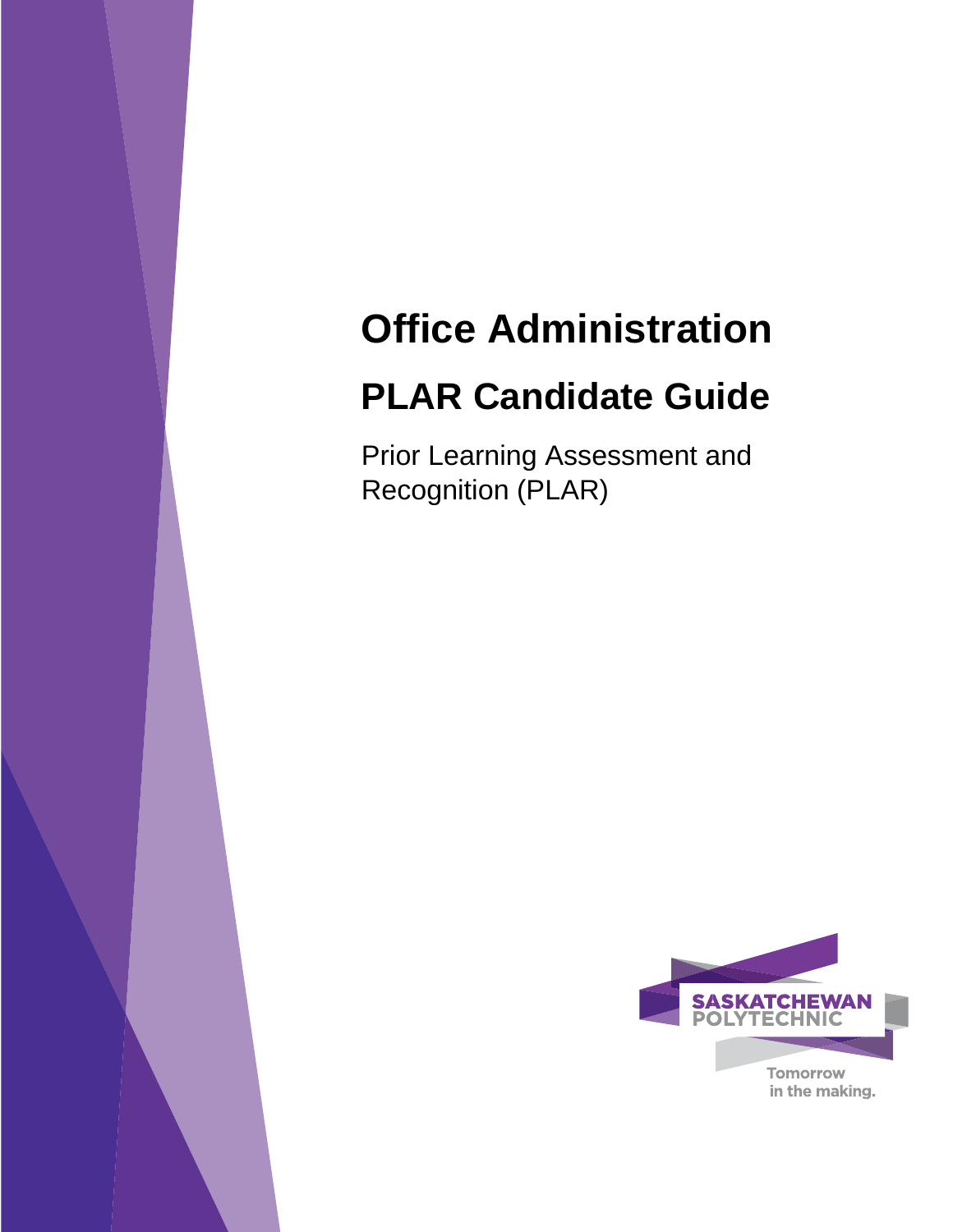# **Copyright**

Saskatchewan Polytechnic

No part of the work(s) contained herein may be reproduced or copied in any form or by any means – graphic, electronic, or mechanical, including photocopying, recording, taping of information and retrieval systems – without written consent of Saskatchewan Polytechnic.

The Office Administration certificate program is committed to assessing and awarding credit for students' existing knowledge and skills that closely match the learning outcomes of one or more of our courses. Fair, valid, and flexible assessment methods can be applied to award credit for prior learning acquired through post-secondary education, workplace training, and informal learning.

| Developed by program                             | January 2005   |               |                |               |
|--------------------------------------------------|----------------|---------------|----------------|---------------|
| <b>Revised</b>                                   | June 2005      | April 2007    | September 2007 | December 2009 |
|                                                  | June 2016      | April 2018    |                |               |
| Web ready - PLAR                                 | September 2005 | December 2009 | August 2010    | June 2013     |
| office                                           | July 2016      | April 2018    |                |               |
| <b>Revised template by</b><br><b>RPL program</b> | December 2017  |               |                |               |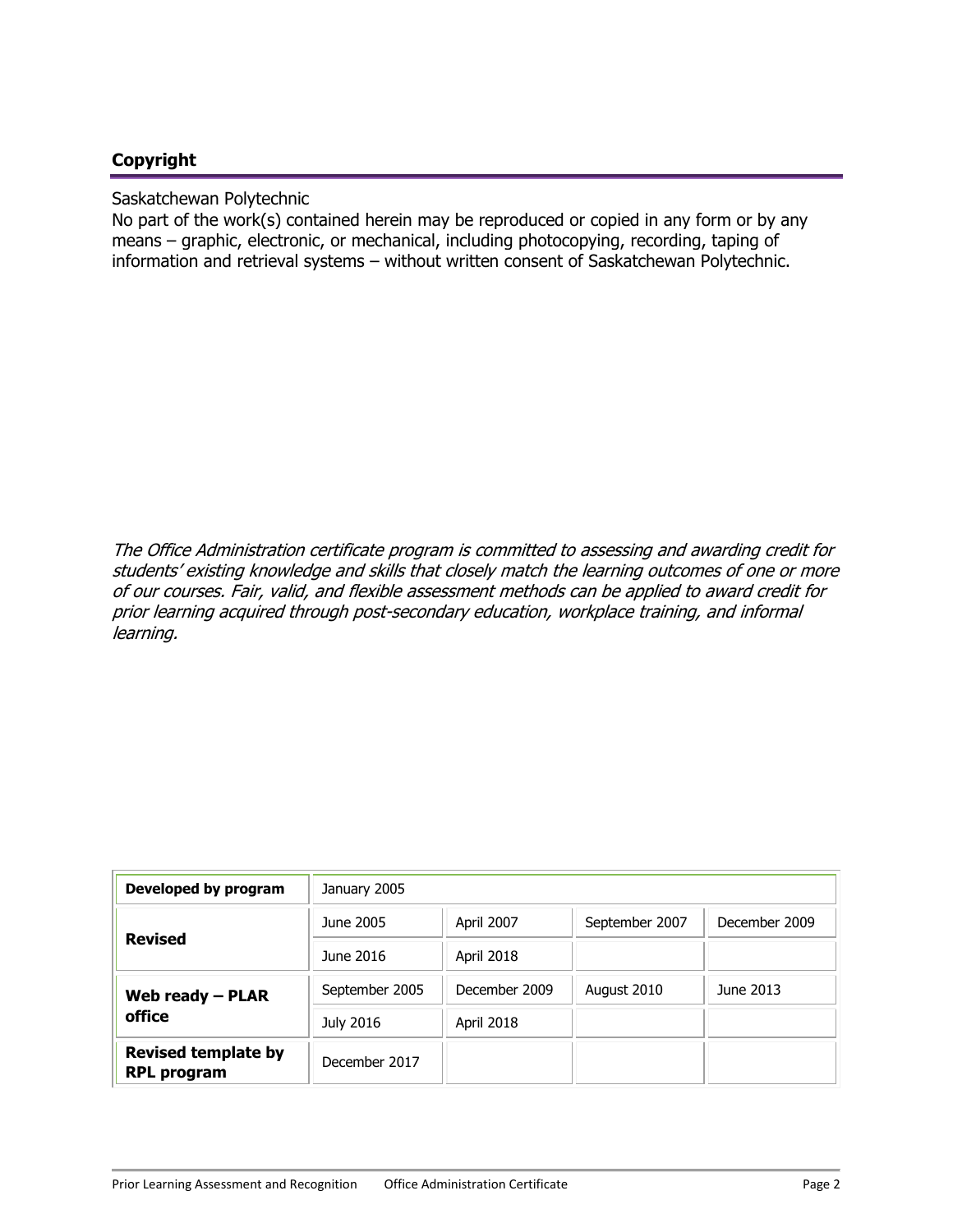# **Table of Contents**

| Self-rate your general knowledge of PLAR at Saskatchewan Polytechnic  5                  |
|------------------------------------------------------------------------------------------|
|                                                                                          |
|                                                                                          |
|                                                                                          |
|                                                                                          |
|                                                                                          |
|                                                                                          |
|                                                                                          |
|                                                                                          |
|                                                                                          |
| Self-rating checklists, assessment methods, and resources for courses in this program 10 |
|                                                                                          |
|                                                                                          |
|                                                                                          |
|                                                                                          |
|                                                                                          |
|                                                                                          |
|                                                                                          |
|                                                                                          |
|                                                                                          |
|                                                                                          |
|                                                                                          |
|                                                                                          |
|                                                                                          |
|                                                                                          |
|                                                                                          |
|                                                                                          |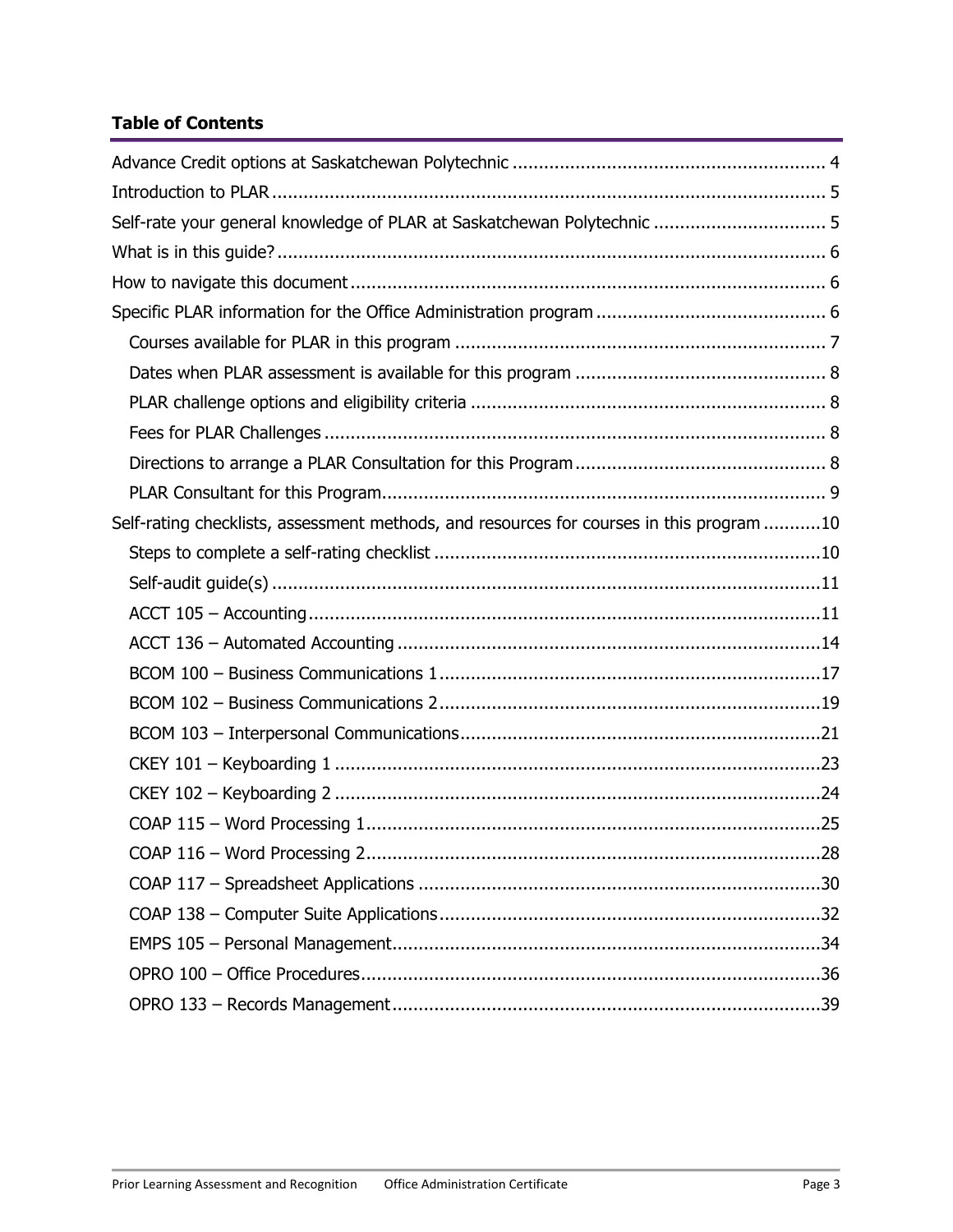# **Advance Credit options at Saskatchewan Polytechnic**

There are **three ways** to get advance credit for what you already know. You can combine them for credit in the same program, but not for the same course.

1. **Transfer credit** for courses taken from another college or university. See our online webpage for more information about [transfer credit.](http://saskpolytech.ca/admissions/resources/transfer-credit.aspx)

Transfer credit is an option if…

- <span id="page-3-0"></span>• One or two courses you took closely match one or two of our courses.
- The school you attended is a [recognized or authorized](https://www.cicic.ca/868/Search-the-Directory-of-Educational-Institutions-in-Canada/index.canada) post-secondary institution.
- You list the school and program on your [Application for Admission](http://saskpolytech.ca/admissions/resources/documents/Application-for-Admission-to-Saskatchewan-Polytechnic-Programs-Form.pdf) form.
- You provide an [acceptable transcript](http://saskpolytech.ca/admissions/resources/high-school-and-post-secondary-transcripts.aspx) before you start the program,
- You submit a [Transfer Credit Request](http://saskpolytech.ca/admissions/resources/documents/Transfer-Credit-Request-Form.pdf) form (no fee).

**For example**, if you took a university chemistry course, you may get transfer credit for a similar chemistry course at Sask Polytech.

2. **Equivalency credit** for one or more Sask Polytech courses you took before. You may have taken it from one of our campuses, at a regional college, or for dual credit in high school. See our webpage for more information about [dual credit.](http://saskpolytech.ca/admissions/resources/dual-credit.aspx)

Equivalency Credit is an option if…

- The course is the same or equal to a course in your current program.
- You passed the course within the last 5 years. Ask for an exception if you have been using the knowledge since taking the course.
- You listed the course on your [Application for Admission](http://saskpolytech.ca/admissions/apply-and-register/apply-to-a-program.aspx) to a program.
- You submit a [Program Adjustment](http://saskpolytech.ca/admissions/resources/documents/Program-Adjustment-Form.pdf) form (no fee) when registering for courses in your program. For a full-time, on-campus program, that is usually on the first day.

**For examples,** if you took COMM 291 in our Youth Care Worker program, it is equivalent to BCOM 103 in our Office Administration program.

If you took our DRFT 390 course while in high school, you may get credit for it in our CAD/CAM Engineering Technology program.

3. **PLAR credit** for proving what you know that matches one or more of our courses. It does not matter where you learned it (school, on the job, or on your own). First apply for all possible transfer and/or equivalency credit because PLAR is more work and cost.

PLAR is an option if…

- You cannot get transfer or equivalency credit for the same course(s).
- What you already know matches one or more courses in your program.
- You are willing and able to prove what you know.
- Your program head approves a PLAR challenge.
- You submit the [PLAR Application](http://saskpolytech.ca/admissions/resources/documents/plar-application-form.pdf) form and pay the [PLAR assessment fee.](https://webprod.siast.sk.ca:8000/ceroneprod/szpkplar.P_PLARInformation)

**For example**, if you learned computer skills at work, you may be approved for a PLAR challenge for one of our computer skills courses.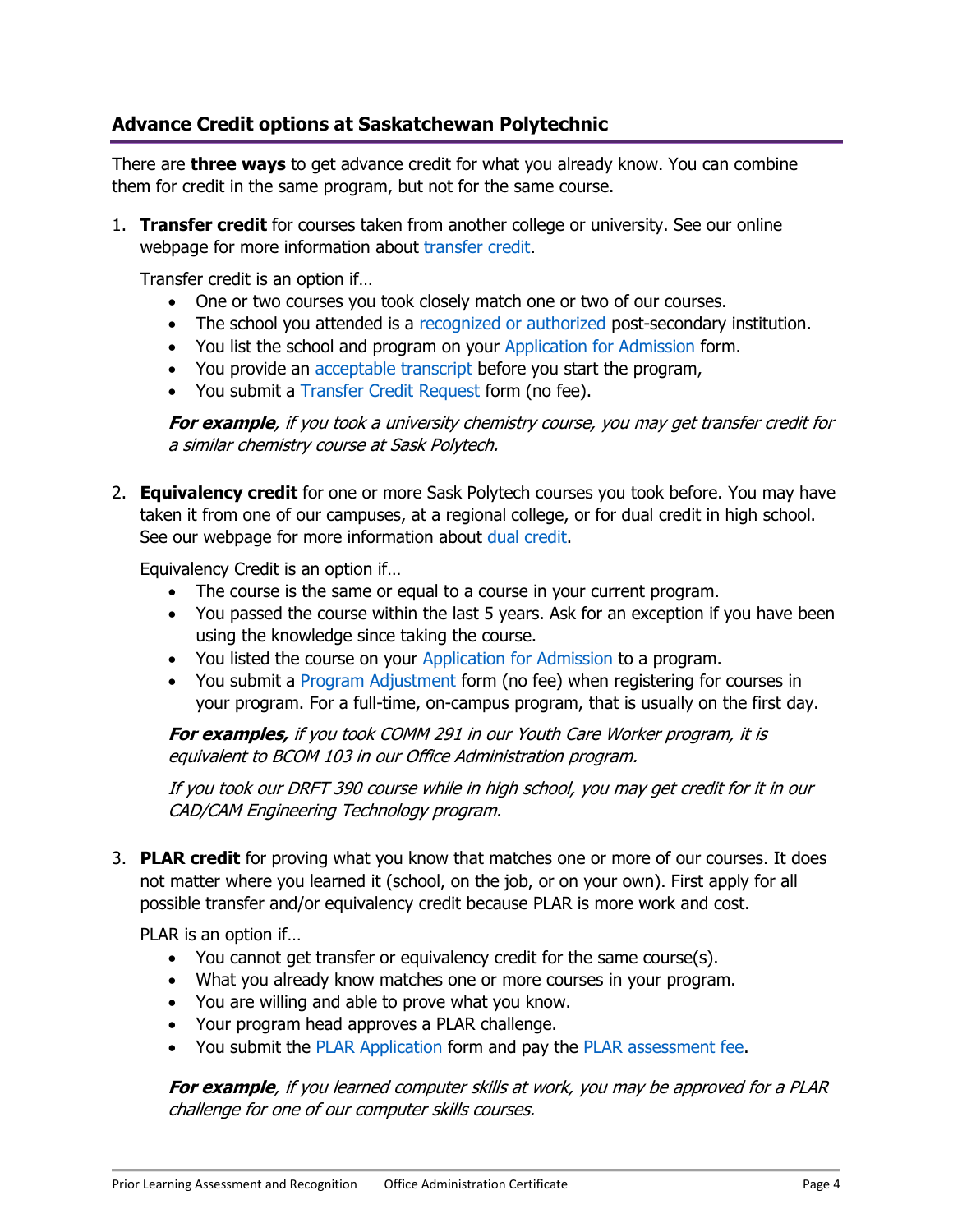# <span id="page-4-0"></span>**Introduction to PLAR**

Before reading this guide, be sure you are familiar with the [PLAR 8-step process](http://saskpolytech.ca/admissions/resources/prior-learning-process.aspx) and [FAQs](http://saskpolytech.ca/admissions/resources/prior-learning-questions.aspx) for Saskatchewan Polytechnic. You will need both general information about PLAR and specific information for this program to successfully navigate the PLAR process.

It is your responsibility to be fully informed **before** you contact a program's designated PLAR consultant. Use the self-rating checklist below to check whether you understand the PLAR basics before you review details for this program. This is an example of self-rating checklists found in this guide to assess your level of knowledge for courses in this program.

# <span id="page-4-1"></span>**Self-rate your general knowledge of PLAR at Saskatchewan Polytechnic**

Use this checklist to rate your knowledge for each of the following learning outcomes

|                                  | <b>General PLAR Knowledge</b>                                                                                                                                    |           |          |      |
|----------------------------------|------------------------------------------------------------------------------------------------------------------------------------------------------------------|-----------|----------|------|
| Competent:<br>Learning:<br>None: | I know this well enough to explain it to someone else.<br>I am somewhat familiar with this but need more review.<br>I have no knowledge related to this outcome. | Competent | Learning | None |
| 1.                               | Identify the common steps involved in a PLAR challenge                                                                                                           |           |          |      |
| 2.                               | Describe the kinds of learning that can be assessed by PLAR                                                                                                      |           |          |      |
| 3.                               | Describe methods that are used to assess learning for PLAR                                                                                                       |           |          |      |
| 4.                               | Discuss the differences between PLAR and transfer credit                                                                                                         |           |          |      |
| 5.                               | Identify potential benefits of doing a PLAR challenge                                                                                                            |           |          |      |
| 6.                               | Identify potential risks of doing a PLAR challenge                                                                                                               |           |          |      |
| 7.                               | Describe how to request disability accommodations for assessment                                                                                                 |           |          |      |
| 8.                               | Identify strategies to improve success for PLAR challenges                                                                                                       |           |          |      |
| 9.                               | Identify who should consider PLAR                                                                                                                                |           |          |      |
|                                  | 10. Discuss who should be cautious about PLAR and why                                                                                                            |           |          |      |
|                                  | 11. Describe common eligibility criteria for PLAR                                                                                                                |           |          |      |
|                                  | 12. Explain how PLAR fees are determined                                                                                                                         |           |          |      |
|                                  | 13. Discuss factors that affect the time required for PLAR                                                                                                       |           |          |      |
|                                  | 14. Identify sources to contact for more information about PLAR                                                                                                  |           |          |      |

If you rated yourself as "learning" or "none" for any of the above learning outcomes, review the related information again in the [PLAR 8-step process](http://saskpolytech.ca/admissions/resources/prior-learning-process.aspx) and [FAQs](http://saskpolytech.ca/admissions/resources/prior-learning-questions.aspx) for Saskatchewan Polytechnic.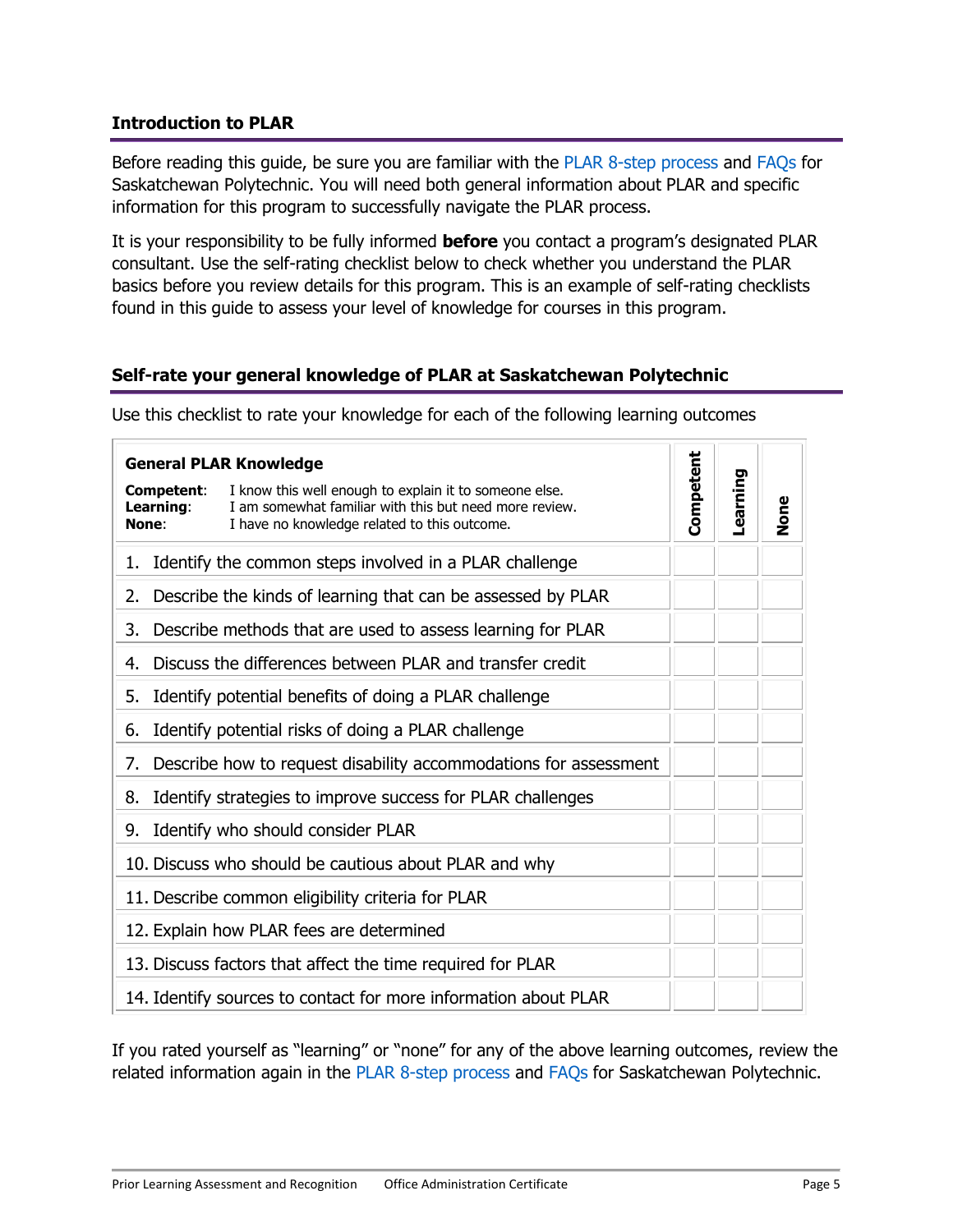## <span id="page-5-0"></span>**What is in this guide?**

This guide contains information, eligibility criteria, and self-rating tools to help you decide whether to consider a PLAR challenge for the Office Administration program. It also provides specific contact information and directions to follow if you decide to proceed with PLAR.

There are two main sections in this guide:

#### **Section 1—Specific PLAR information for the Office Administration program**

This section contains specific PLAR eligibility criteria, directions, and contact information for the Office Administration program.

#### **Section 2—Tools for choosing courses to challenge with PLAR**

<span id="page-5-1"></span>This section contains self-rating checklists, assessment methods, and recommended resources (if any) for each course in this program that is PLAR-ready. This section will help you identify courses to consider challenging for PLAR credit.

#### **How to navigate this document**

This document contains links to different sections and other documents. To return to where you were before you followed a link, press the  $ALT$  key and *left arrow* key at the same time.

## **Section 1— Specific PLAR information for the Office Administration program**

This section contains the following detailed information about PLAR for the Office Administration program:

- <span id="page-5-2"></span>(a) [Courses available for PLAR in this program,](#page-6-1)
- (b) [Dates when PLAR assessment is available for this program,](#page-7-4)
- (c) Eligibility criteria for this program's [PLAR challenge options,](#page-7-5)
- (d) PLAR fees [for this program,](#page-7-6)
- (e) [Directions to arrange a PLAR consultation for this program,](#page-7-7) and
- (f) Contact information [for this program's PLAR consultant](#page-8-1).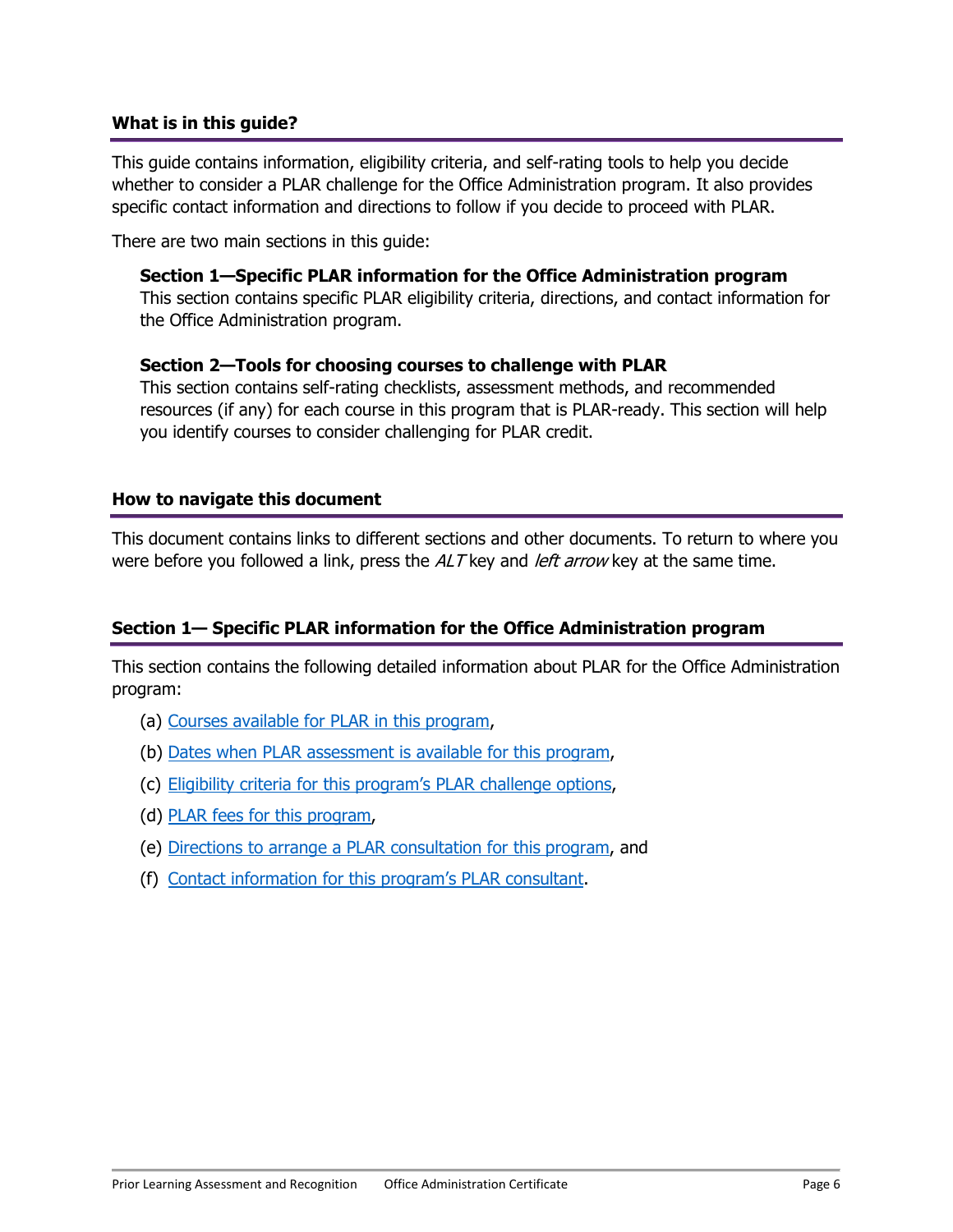# <span id="page-6-1"></span><span id="page-6-0"></span>**Courses available for PLAR in this program**

|                              | <b>Office Administration Certificate</b><br>Program Profile |                                                          |                                              |
|------------------------------|-------------------------------------------------------------|----------------------------------------------------------|----------------------------------------------|
| <b>COURSE</b><br><b>CODE</b> | <b>COURSE NAME</b>                                          | <b>PLAR Challenge(s)</b><br>available<br>through program | <b>PLAR</b><br>Challenge(s) not<br>available |
| <b>ACCT 105</b>              | Accounting                                                  | ✓                                                        |                                              |
| <b>ACCT 136</b>              | <b>Automated Accounting</b>                                 | $\checkmark$                                             |                                              |
| <b>BCOM 100</b>              | <b>Business Communications 1</b>                            | $\checkmark$                                             |                                              |
| <b>BCOM 102</b>              | <b>Business Communications 2</b>                            | $\checkmark$                                             |                                              |
| <b>BCOM 103</b>              | <b>Interpersonal Communications</b>                         | ✓                                                        |                                              |
| <b>CKEY 101</b>              | Keyboarding 1                                               | $\checkmark$                                             |                                              |
| <b>CKEY 102</b>              | Keyboarding 2                                               | $\checkmark$                                             |                                              |
| <b>COAP 115</b>              | Word Processing 1                                           | $\checkmark$                                             |                                              |
| <b>COAP 116</b>              | <b>Word Processing 2</b>                                    | $\checkmark$                                             |                                              |
| <b>COAP 117</b>              | <b>Spreadsheet Applications</b>                             | $\checkmark$                                             |                                              |
| <b>COAP 138</b>              | <b>Computer Suite Applications</b>                          | $\checkmark$                                             |                                              |
| <b>EMPS 105</b>              | Personal Management                                         | $\checkmark$                                             |                                              |
| <b>OPRO 100</b>              | <b>Office Procedures</b>                                    | $\checkmark$                                             |                                              |
| <b>OPRO 133</b>              | Records Management                                          | ✓                                                        |                                              |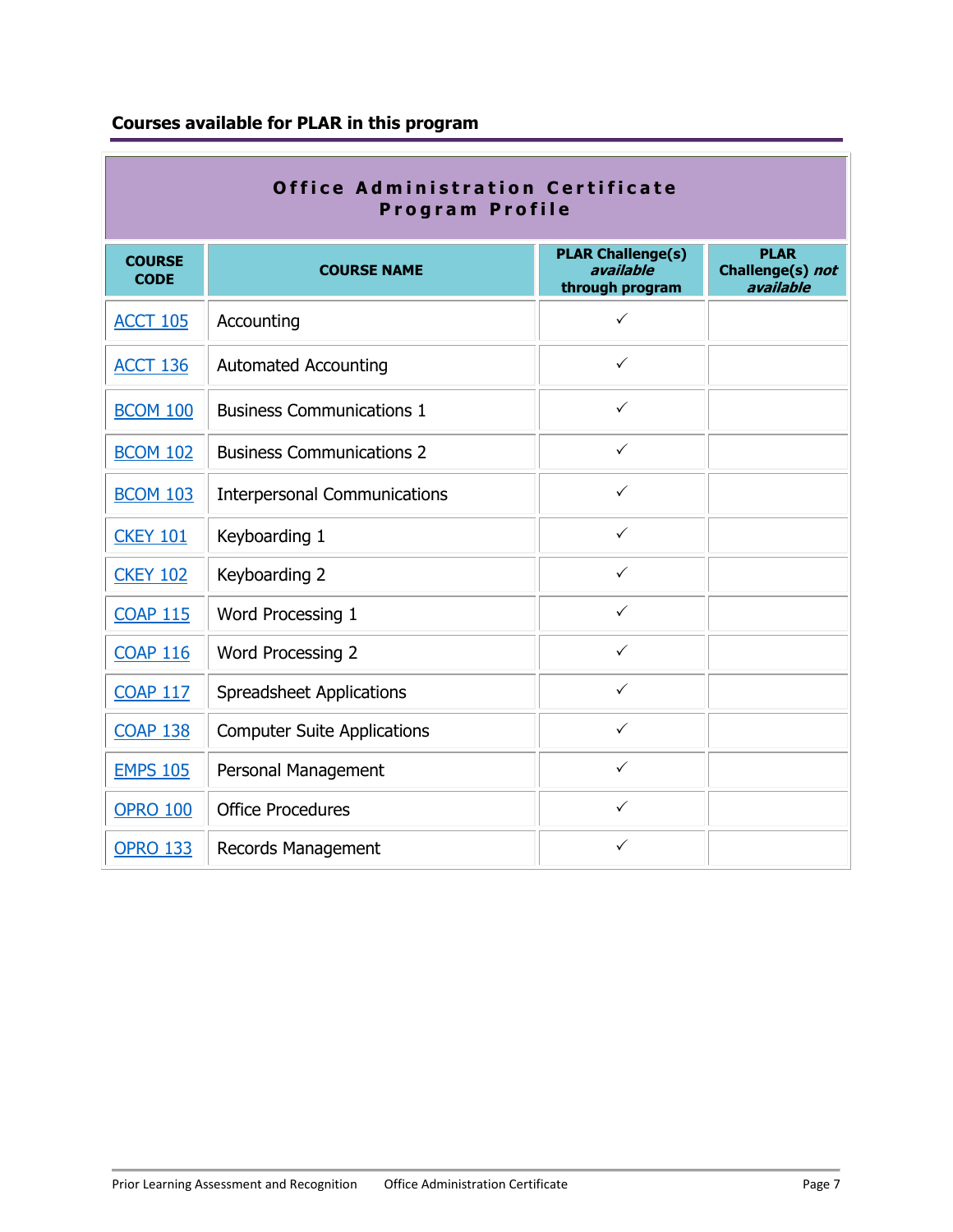# <span id="page-7-4"></span><span id="page-7-0"></span>**Dates when PLAR Assessment is available for this program**

PLAR assessments are currently being offered each academic year.

# <span id="page-7-5"></span><span id="page-7-1"></span>**PLAR Challenge Options and Eligibility Criteria**

## **Individual course challenge**

If you have recent work experience within the last 5 years in the field of clerical support, and you have learned the skills and knowledge for **one or more** of the Office Administration courses, you may apply to be assessed for each applicable course.

## <span id="page-7-6"></span><span id="page-7-2"></span>**Fees for PLAR Challenges**

The PLAR fees policy is subject to change for each new academic year. Please see the **Cost** section on the [PLAR webpage](https://saskpolytech.ca/admissions/get-credit/plar.aspx) for current fee information.

## <span id="page-7-7"></span><span id="page-7-3"></span>**Directions to Arrange a PLAR Consultation for this Program**

- 1. **Review**: Thoroughly review the [PLAR process](http://saskpolytech.ca/admissions/resources/prior-learning-process.aspx) and [FAQs](http://saskpolytech.ca/admissions/resources/prior-learning-questions.aspx) on our website and then the content of this guide for the Office Administration program. You need both general and specific information to successfully navigate the PLAR process.
- 2. **Self-rate**: Complete the self-rating checklists in the next section to estimate your level of mastery for the learning outcomes of each course.
- 3. **Print [or convert to electronic file]**: If PLAR for one or more courses appears to be a reasonable option for you, print [or convert to electronic file] the [PLAR Application Form](http://saskpolytech.ca/admissions/resources/documents/plar-application-form.pdf) and completed self-rating checklists for those courses.
- 4. **Contact**: Call or email the PLAR consultant for this program.
- 5. **Prepare**: Ask the consultant what to bring with you or submit prior to a meeting. The following items are commonly requested:
	- A recent resume with dates and employers or organizations listed for any paid or volunteer work related to this program,
	- Copies of certificates or workshop descriptions from any previous training related to this program,
	- A printed PLAR Application Form with at least your personal information filled in, and
	- Completed, printed self-rating checklists for each course you may want to PLAR.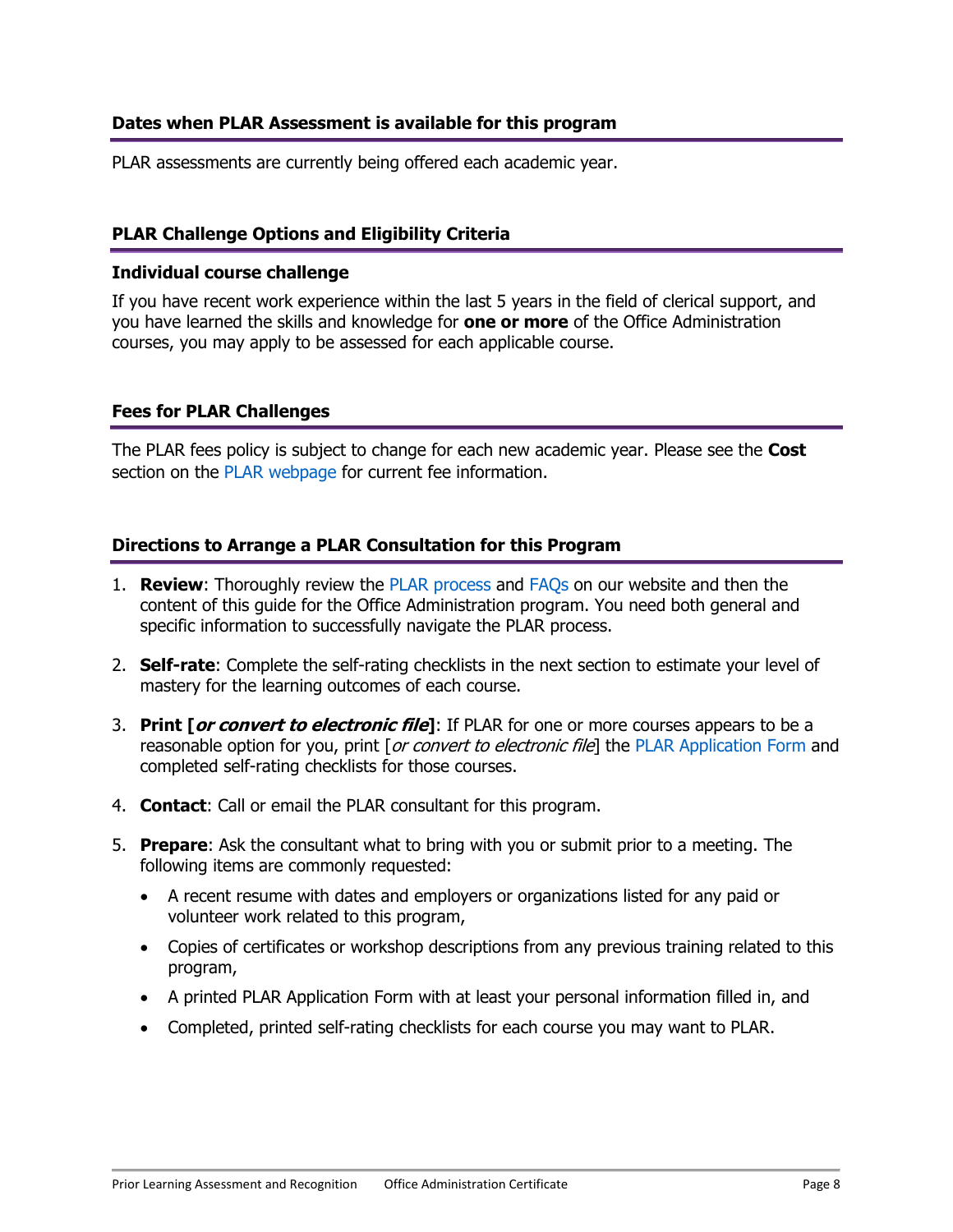## <span id="page-8-1"></span>**PLAR Consultant for this Program**

Please do **not** contact the PLAR consultant for this program until you have…

- <span id="page-8-0"></span>• thoroughly reviewed (a) [general PLAR information online](http://saskpolytech.ca/admissions/resources/prior-learning-process.aspx) and (b) program-specific PLAR information in this guide and
- self-rated your competence level for the learning outcomes of each course you may want to PLAR (see the next section of this guide).

If PLAR appears to be a reasonable option for you, please contact the PLAR consultant for this program:

> Amy Isted, Program Assistant Saskatchewan Polytechnic, **Regina Campus** Phone: 306-775-7357 Email: [amy.isted@saskpolytech.ca](mailto:amy.isted@saskpolytech.ca)

> Al Bray, Program Head Saskatchewan Polytechnic, **Regina Campus** Phone: 306-775-7361 Email: [bray@saskpolytech.ca](mailto:bray@saskpolytech.ca)

Erin Bomphray, Program Head Saskatchewan Polytechnic, **Prince Albert Campus** Phone: 306-765-1559 Email: [bomphraye@saskpolytech.ca](mailto:bomphraye@saskpolytech.ca)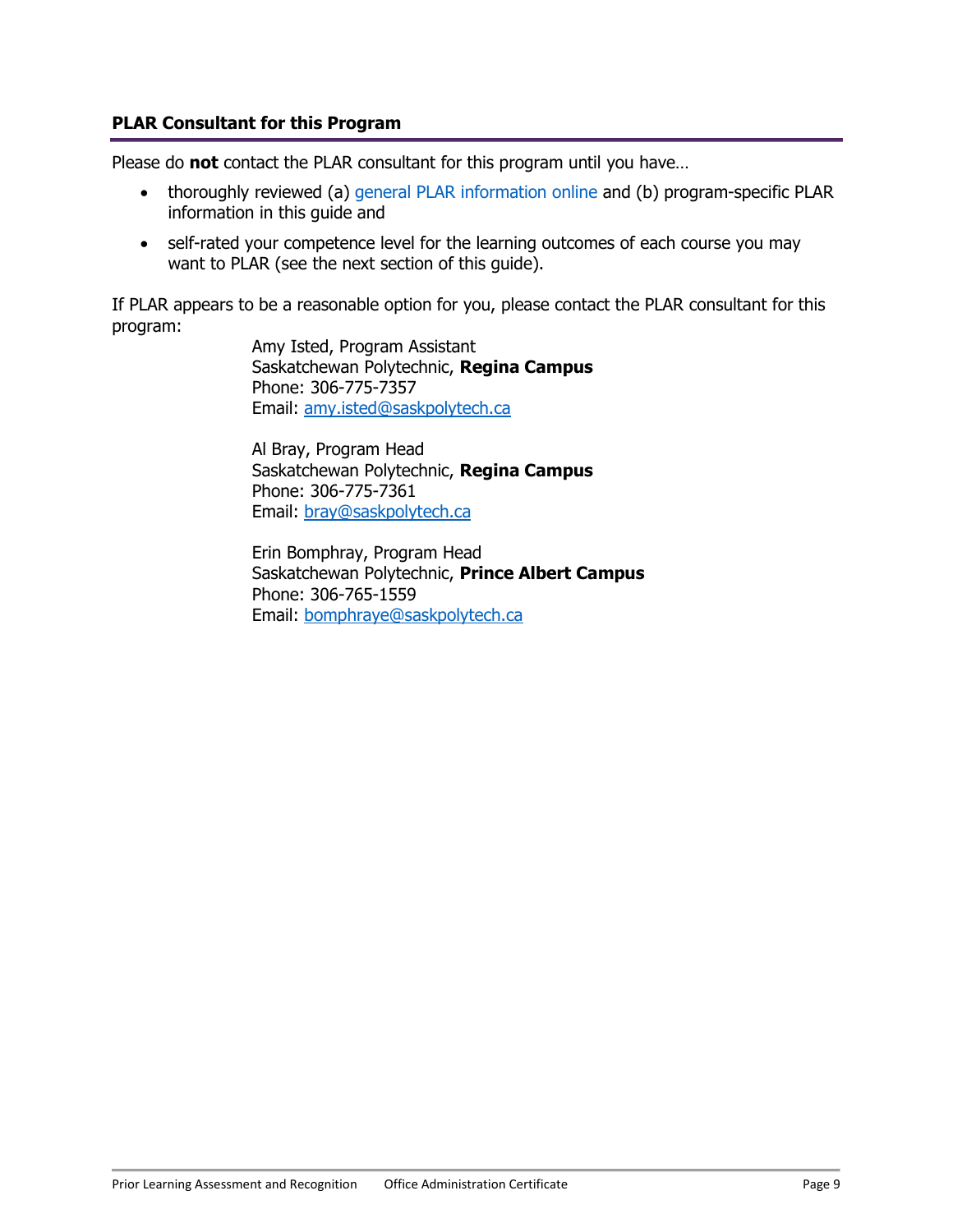# <span id="page-9-0"></span>**Section 2—Self-rating checklists, assessment methods, and resources for courses in this Program**

This section of the guide contains tools and information for each PLAR-able course in this program to help you choose which courses you might successfully challenge with PLAR. Information provided for each course includes the following:

- A checklist of the learning outcomes for each course so you can estimate your level of mastery for that course.
- A brief or detailed description of the potential assessment methods that may be used for a PLAR challenge.
- A list of resources you may want to review prior to PLAR assessment or a reminder to ask the PLAR consultant for a list of recommended resources.

# **Steps to complete a self-rating checklist**

1. Read through these three levels of competence listed for each course checklist.

<span id="page-9-1"></span>**Competent:** I can work independently without supervision to apply the learning outcome. **Learning:** I am still learning this and need some direction or supervision to do it well. **None:** I have no knowledge or experience related to this outcome.

- 2. Read through the following self-rating checklists of learning outcomes for each course you are interested in for a PLAR challenge.
- 3. Check off your estimated competence level for all of the learning outcomes for each course. Your self-rating will help you decide whether to proceed with a PLAR consultation.
- 4. To be successful in a PLAR assessment, your abilities should be at the *competent* level for the majority of learning outcomes. Some things to consider when rating your level of competence are:
	- How do I currently use this outcome?
	- What previous training have I had in this outcome: workshops, courses, on-the-job?
	- What personal development or volunteer experience do I have in this area?

Be prepared to explain why you chose this level if asked by the program's PLAR consultant.

5. Select/copy and email/upload the completed self-audit checklists to the program's PLAR consultant (step 5 in the 8-step PLAR process).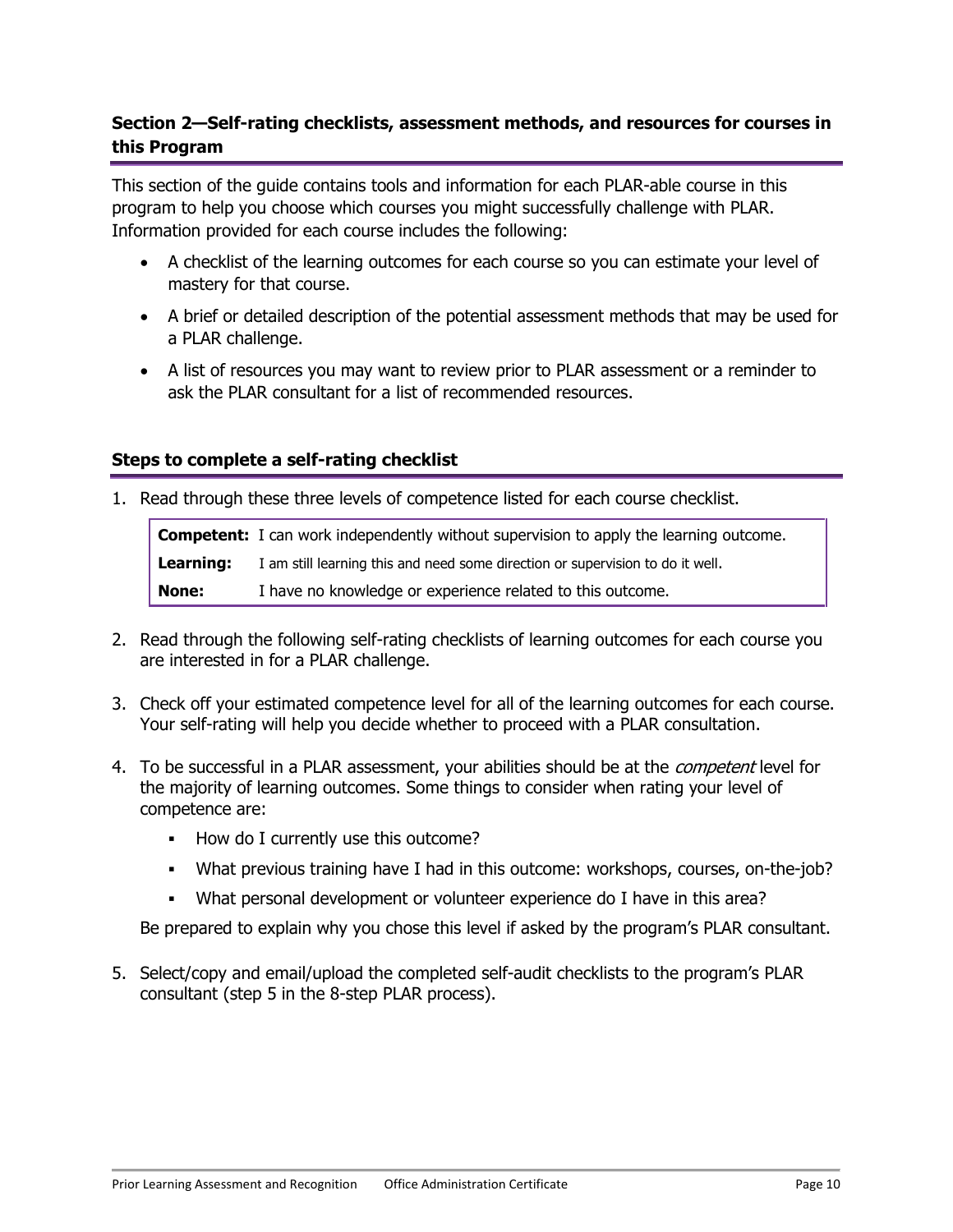# <span id="page-10-2"></span><span id="page-10-1"></span><span id="page-10-0"></span>**ACCT 105 – Accounting**

You will journalize and post transactions, prepare worksheets, prepare adjusting and closing entries, prepare unaudited financial statements, perform banking and petty cash functions, and prepare employee and employer payroll records.

**Credit unit(s):** 4.0 **Prerequisite(s)**: None **Equivalent course(s):** ACCT 105CE, ACCT 122

|    |                                  | <b>ACCT 105 - Accounting</b>                                                                                                                                                                                                                                                                |           |          |             |
|----|----------------------------------|---------------------------------------------------------------------------------------------------------------------------------------------------------------------------------------------------------------------------------------------------------------------------------------------|-----------|----------|-------------|
|    | Competent:<br>Learning:<br>None: | I can work independently without supervision to apply the learning outcome.<br>I am still learning this and need some direction or supervision to do it well.<br>I have no knowledge or experience related to this outcome.                                                                 | Competent | Learning | <b>None</b> |
|    |                                  | 1. Perform basic accounting functions.                                                                                                                                                                                                                                                      |           |          |             |
|    |                                  | Define basic accounting terminology.<br>Identify categories of business organizations and the activities performed by<br>each type of organization.<br>Identify the parts of the Accounting Equation.<br>Describe changes caused by business transactions.                                  |           |          |             |
| 2. | credit parts.                    | Analyze transactions affecting the accounting equation into debit and                                                                                                                                                                                                                       |           |          |             |
|    |                                  | Define the concept of Debits and Credits.<br>Record transactions in T-accounts according to the rules of debit and credit.<br>Organize a chart of accounts.<br>Prepare the trial balance from the T-account balances.<br>Prepare financial reports from the trial balance                   |           |          |             |
| 3. |                                  | Journalize transactions.                                                                                                                                                                                                                                                                    |           |          |             |
|    |                                  | Define terminology related to journalizing.<br>Discuss the importance of journalizing and its role in the accounting cycle.<br>Record transactions in a general journal.                                                                                                                    |           |          |             |
|    |                                  | 4. Post transactions to the general ledger.                                                                                                                                                                                                                                                 |           |          |             |
|    | ▪<br>п                           | Arrange accounts in a general ledger.<br>Define terminology related to posting.<br>Post to the general ledger.<br>Prepare a trial balance from the general ledger accounts.<br>Correct errors in a trial balance.                                                                           |           |          |             |
| 5. |                                  | Prepare worksheets.                                                                                                                                                                                                                                                                         |           |          |             |
|    | ٠                                | Identify the trial balance as the first step in completing a worksheet.<br>Explain the purpose of end of period adjustments.<br>Calculate the end of period adjustments.<br>Complete the adjustments, adjusted trial balance, income statement and<br>balance sheet section on a worksheet. |           |          |             |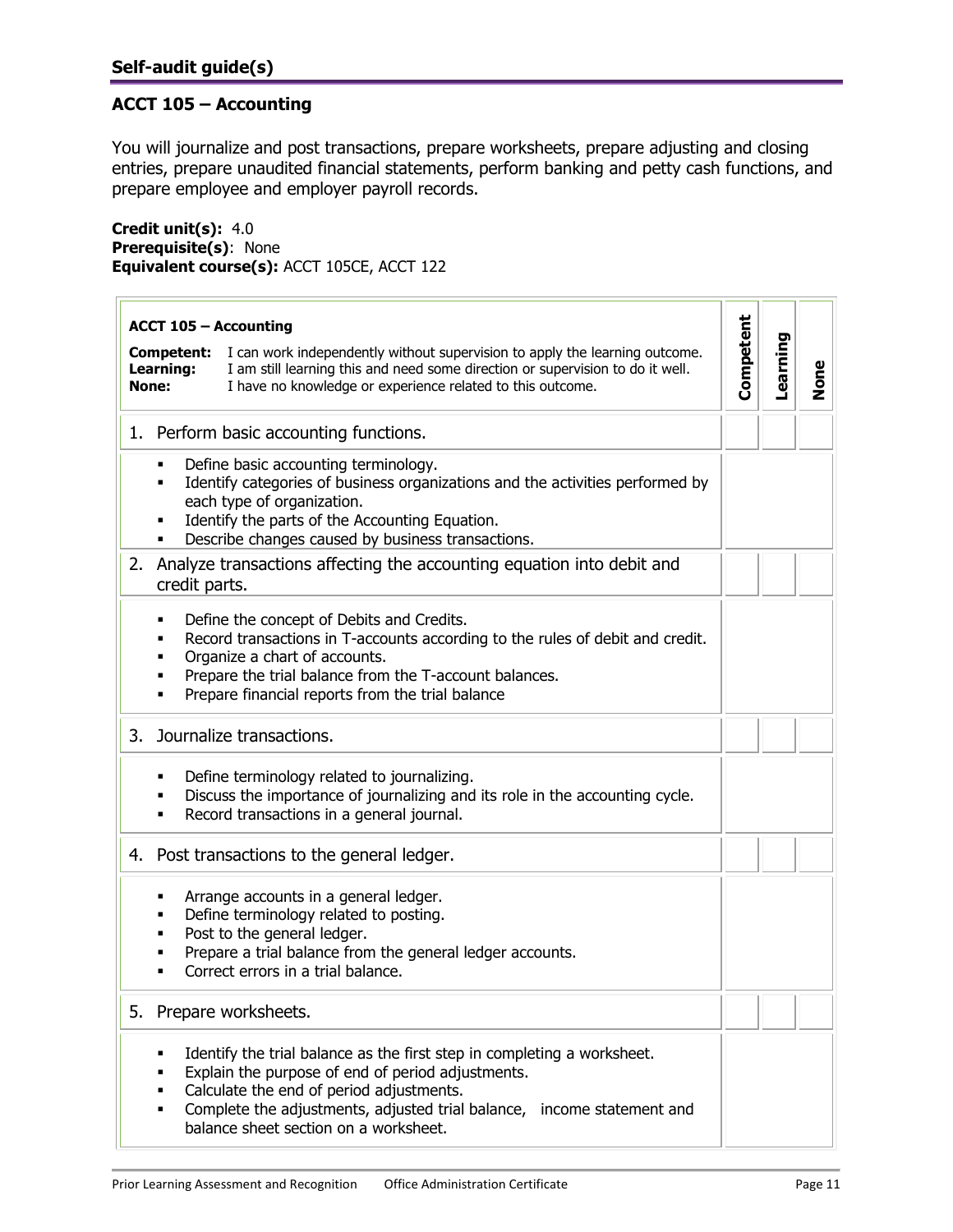| <b>ACCT 105 - Accounting</b>                                                                                                                                                                                                                                    |           |          |             |
|-----------------------------------------------------------------------------------------------------------------------------------------------------------------------------------------------------------------------------------------------------------------|-----------|----------|-------------|
| I can work independently without supervision to apply the learning outcome.<br>Competent:<br>I am still learning this and need some direction or supervision to do it well.<br>Learning:<br>I have no knowledge or experience related to this outcome.<br>None: | Competent | Learning | <b>None</b> |
| Prepare financial statements.<br>6.                                                                                                                                                                                                                             |           |          |             |
| Discuss the difference between interim and year end reports.<br>Complete financial statements using a worksheet                                                                                                                                                 |           |          |             |
| Complete the adjusting process.<br>7.                                                                                                                                                                                                                           |           |          |             |
| Use the worksheet information to journalize the adjusting entries.<br>Post adjusting entries to the general ledger                                                                                                                                              |           |          |             |
| Complete the closing process.<br>8.                                                                                                                                                                                                                             |           |          |             |
| Use the worksheet information to journalize the closing entries.<br>Describe the purpose of temporary accounts.<br>Describe the purpose of closing entries.<br>Post closing entries to the general ledger.<br>Prepare the post-closing trial balance.           |           |          |             |
| Complete an accounting cycle simulation.<br>9.                                                                                                                                                                                                                  |           |          |             |
| Complete a comprehensive accounting cycle problem from chapter 5.                                                                                                                                                                                               |           |          |             |
| 10. Perform banking functions.                                                                                                                                                                                                                                  |           |          |             |
| Discuss principles of internal control.<br>Complete banking forms.<br>Define accounting terminology required to perform banking functions.<br>Reconcile a bank statement.<br>Journalize the bank reconciliation                                                 |           |          |             |
| 11. Perform petty cash functions.                                                                                                                                                                                                                               |           |          |             |
| Establish a petty cash fund.<br>Journalize the establishment of a petty cash fund.<br>Maintain a petty cash fund.<br>Journalize the replenishment of the petty cash fund.                                                                                       |           |          |             |
| 12. Prepare employee payroll records.                                                                                                                                                                                                                           |           |          |             |
| Describe payroll taxes and deductions.<br>Complete a payroll summary sheet.<br>Journalize payroll summary sheet.<br>Journalize the payment of employees                                                                                                         |           |          |             |
| 13. Prepare employer payroll records.                                                                                                                                                                                                                           |           |          |             |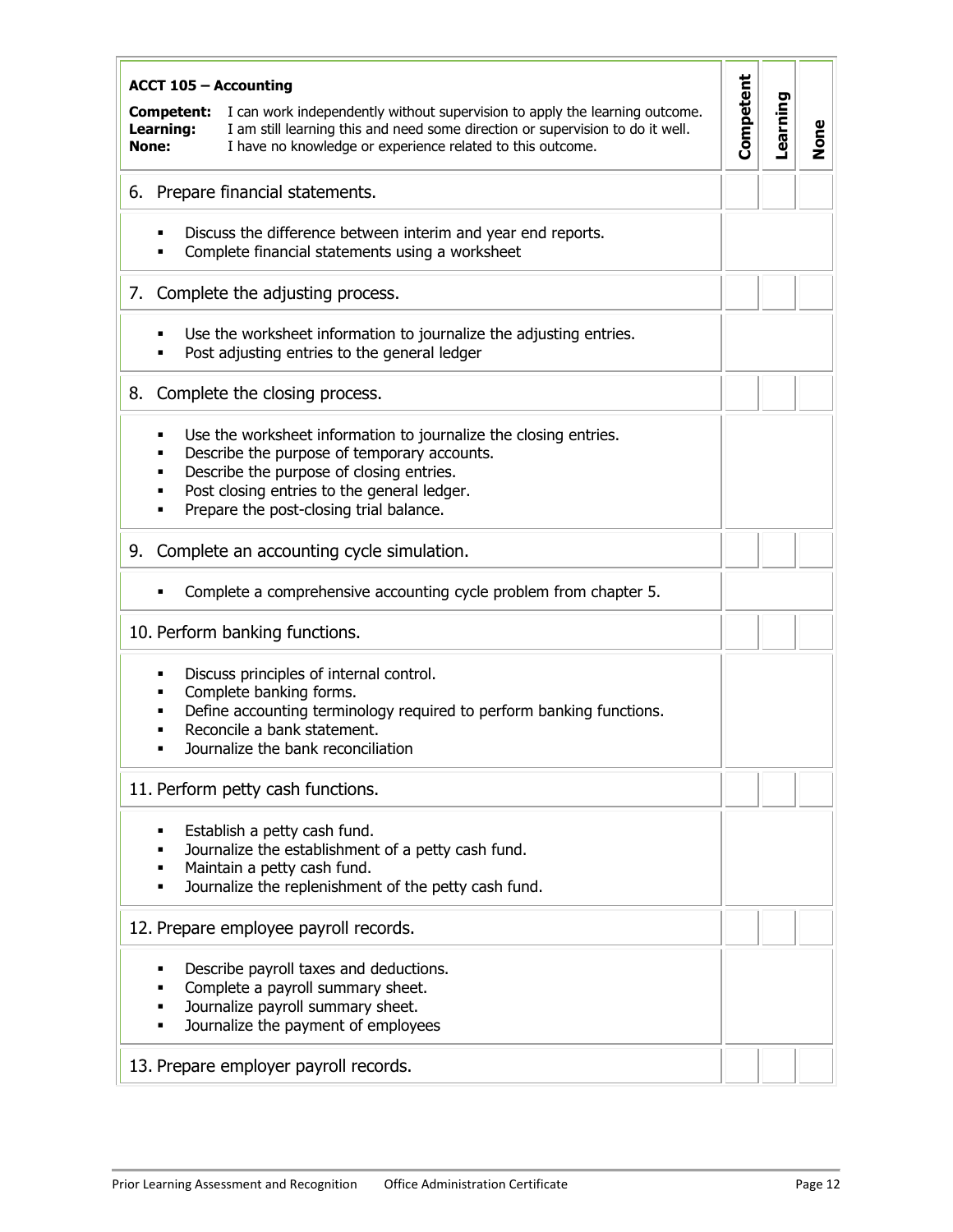| ACCT 105 - Accounting                                                            |                                                                                                                                                                                                                             |        |               |        |
|----------------------------------------------------------------------------------|-----------------------------------------------------------------------------------------------------------------------------------------------------------------------------------------------------------------------------|--------|---------------|--------|
| Competent:<br>Learning:<br>None:                                                 | I can work independently without supervision to apply the learning outcome.<br>I am still learning this and need some direction or supervision to do it well.<br>I have no knowledge or experience related to this outcome. | ō<br>٥ | Ē<br><b>r</b> | ρ<br>ݹ |
| $\blacksquare$<br>process.<br>$\blacksquare$<br>$\blacksquare$<br>$\blacksquare$ | Discuss the statutes regarding the requirements of employers in the payroll<br>Journalize employers' expenses associated with payroll.<br>Remit deductions to CRA, etc.<br>Record remittances.                              |        |               |        |

If you qualify for PLAR, you may be asked to demonstrate your learning in an exam that will include performance demonstrations. Be prepared to clarify expectations with the PLAR Consultant/Assessor.

#### **Resources**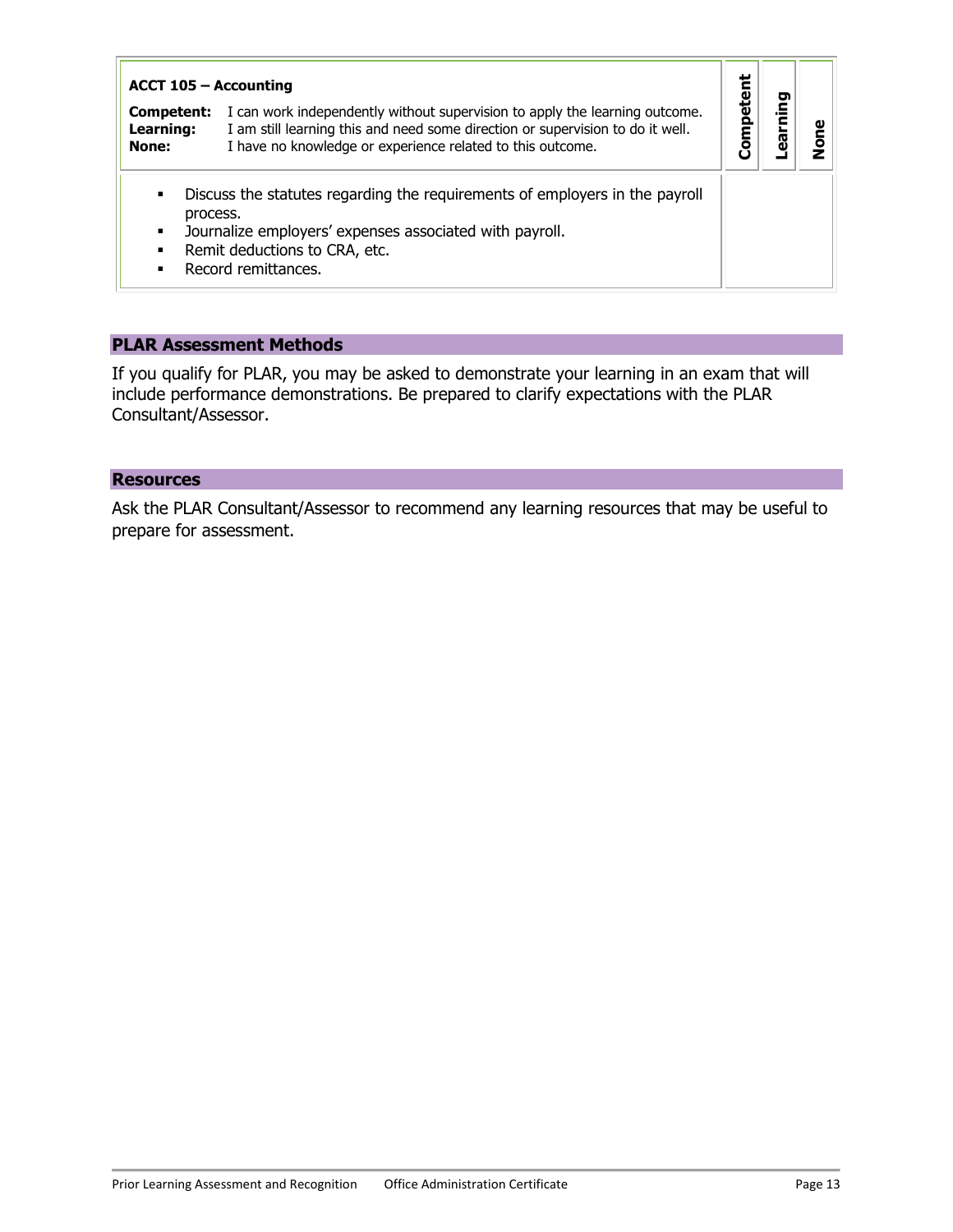# <span id="page-13-1"></span><span id="page-13-0"></span>**ACCT 136 – Automated Accounting**

Using an automated accounting software package, you will learn how to enter transactions into journals (general, purchase, payments, sales, cash receipts and payroll) and ledgers (general, accounts receivable, accounts payable and payroll), learn to account for inventory, and learn to prepare banking records. You will also prepare the initial automated accounting setup for use by a company.

**Credit unit(s):** 4.0 **Prerequisite(s)**: ACCT 105 or ACCT 122 **Equivalent course(s):** ACCT 136CE, COAP 137

| None: | <b>ACCT 136 - Automated Accounting</b><br>I can work independently without supervision to apply the learning outcome.<br><b>Competent:</b><br>I am still learning this and need some direction or supervision to do it well.<br><b>Learning:</b><br>I have no knowledge or experience related to this outcome.                                                 | Competent | Learning | None |
|-------|----------------------------------------------------------------------------------------------------------------------------------------------------------------------------------------------------------------------------------------------------------------------------------------------------------------------------------------------------------------|-----------|----------|------|
|       | 1. Enter transactions in the General Journal                                                                                                                                                                                                                                                                                                                   |           |          |      |
|       | Define terminology required to perform automated accounting transactions.<br>٠<br>Maintain computer files.<br>$\blacksquare$<br>Journalize transactions in the general journal.<br>٠<br>Post transactions.<br>٠<br>Add a new account.<br>٠<br>Journalize correcting entries.<br>٠<br>Post correcting entries.<br>٠<br>Print financial reports and graphs.<br>٠ |           |          |      |
| 2.    | Enter transactions in the Purchases and Payments Journals.                                                                                                                                                                                                                                                                                                     |           |          |      |
|       | Journalize purchase transactions.<br>٠<br>Journalize payment transactions.<br>٠<br>Create a stored entry.<br>٠<br>Recall a stored entry.<br>٠<br>Change a stored entry.<br>٠<br>Make corrections in the payments and purchases journals.<br>٠<br>Add a supplier record.<br>٠<br>Edit a supplier record.<br>٠<br>Discuss Cost of Goods Sold.<br>٠               |           |          |      |
|       | 3. Enter transactions in the Sales and Cash Receipts Journals.                                                                                                                                                                                                                                                                                                 |           |          |      |
|       | Journalize cash, credit card and account sale transactions.<br>٠<br>Journalize receipt transactions.<br>٠<br>Journalize NSF cheques.<br>٠<br>Make corrections in the sales and receipts journals.<br>٠<br>Add a customer record.<br>٠<br>Edit a customer record.<br>٠<br>Journalize GST and PST remittances<br>п                                               |           |          |      |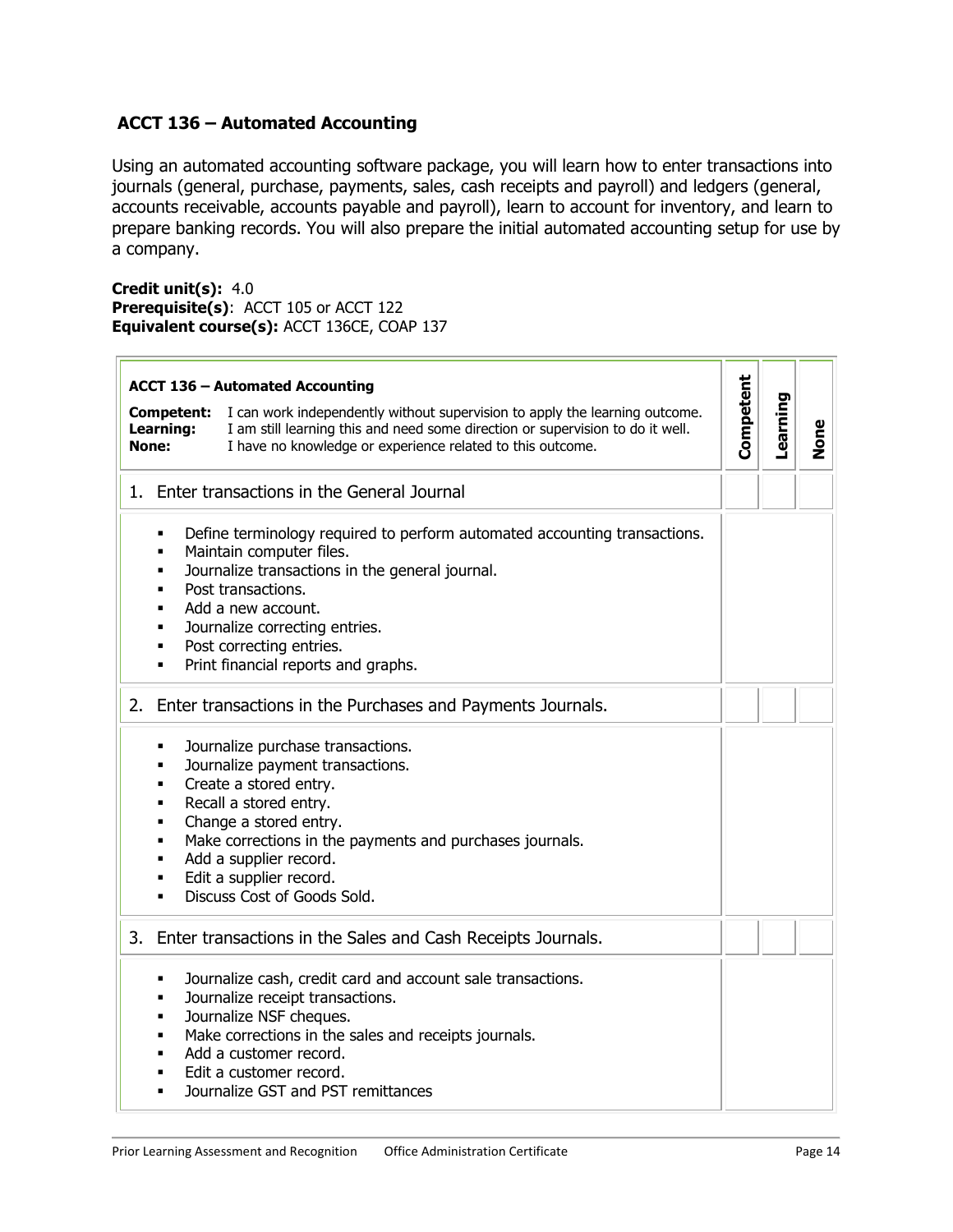| <b>ACCT 136 - Automated Accounting</b>                                                                                                                                                                                                                                                               |           |          |             |
|------------------------------------------------------------------------------------------------------------------------------------------------------------------------------------------------------------------------------------------------------------------------------------------------------|-----------|----------|-------------|
| I can work independently without supervision to apply the learning outcome.<br>Competent:<br>I am still learning this and need some direction or supervision to do it well.<br>Learning:<br>I have no knowledge or experience related to this outcome.<br>None:                                      | Competent | Learning | <b>None</b> |
| Enter payroll transactions.<br>4.                                                                                                                                                                                                                                                                    |           |          |             |
| Journalize payroll entries.<br>٠<br>Make corrections in the payroll journal.<br>Journalize release of vacation pay.<br>Journalize payroll tax remittance.<br>٠                                                                                                                                       |           |          |             |
| 5. Enter inventory transactions.                                                                                                                                                                                                                                                                     |           |          |             |
| Review Cost of Goods Sold.<br>Journalize inventory transactions.<br>▪<br>Make inventory adjustments.<br>٠<br>Add and assemble inventory items.<br>Journalize sales and purchase returns.<br>Calculate sales commission.<br>٠<br>Display inventory reports.<br>٠                                      |           |          |             |
| Design an accounting system using the General Journal.<br>6.                                                                                                                                                                                                                                         |           |          |             |
| Plan and design an accounting system using the General Journal.<br>٠<br>Create company files.<br>▪<br>Set up the chart of accounts.<br>Enter historical data.<br>Start a new fiscal period.<br>Enter transactions for a previous fiscal period.                                                      |           |          |             |
| Design an accounting system for a small business.<br>7.                                                                                                                                                                                                                                              |           |          |             |
| Plan and design an accounting system using the General, Sales, Cash<br>Receipts, Purchases and Cash Payments Journals.<br>Create company files.<br>Create linked accounts.<br>Enter historical data.<br>Edit transactions.<br>Set up credit cards.<br>Set up taxes.<br>Enter postdated transactions. |           |          |             |
| Enter payroll records.<br>8.                                                                                                                                                                                                                                                                         |           |          |             |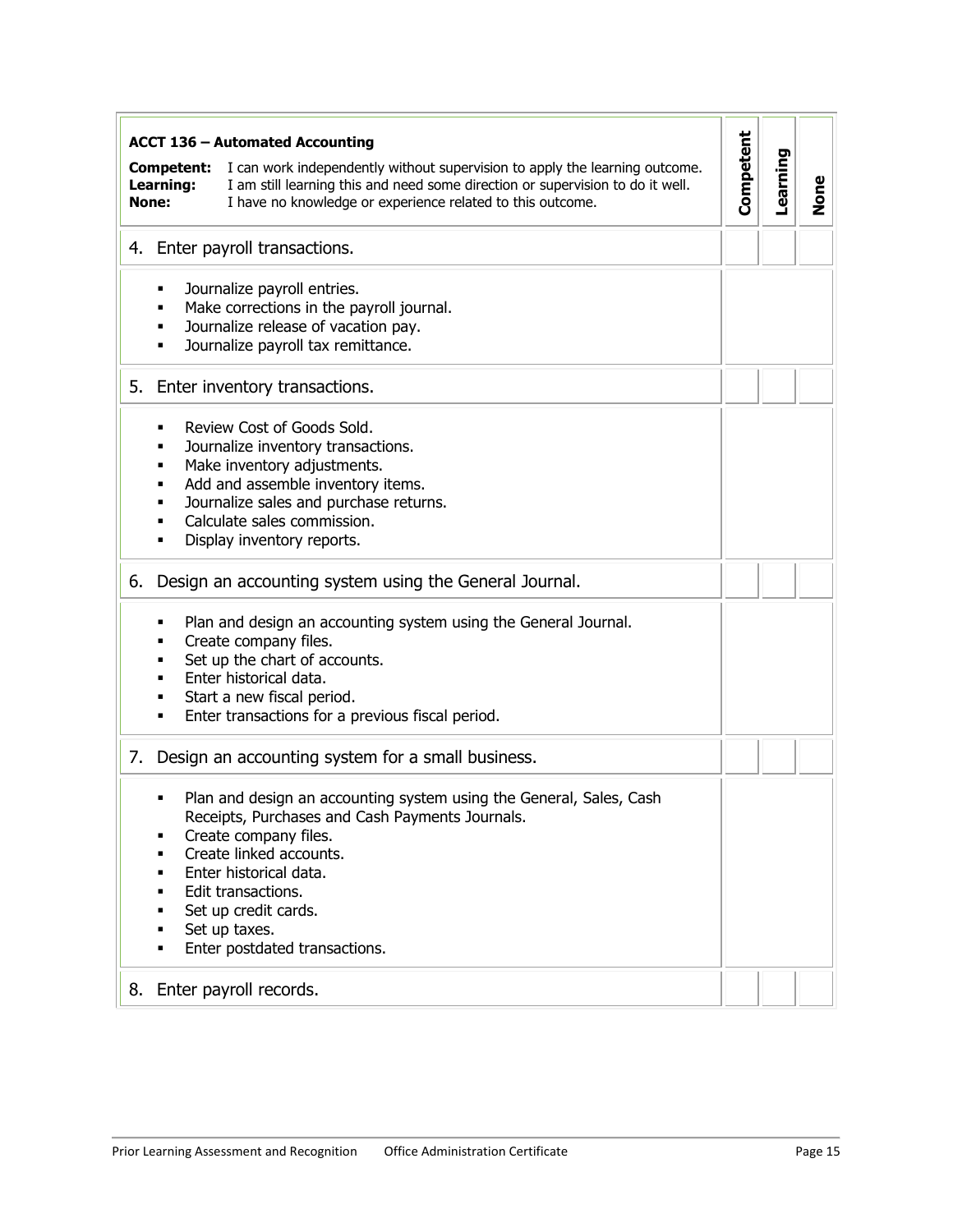| <b>ACCT 136 - Automated Accounting</b><br>I can work independently without supervision to apply the learning outcome.<br><b>Competent:</b><br>Learning:<br>I am still learning this and need some direction or supervision to do it well.<br>None:<br>I have no knowledge or experience related to this outcome.                                                                                             | Competent<br>Learning | None |
|--------------------------------------------------------------------------------------------------------------------------------------------------------------------------------------------------------------------------------------------------------------------------------------------------------------------------------------------------------------------------------------------------------------|-----------------------|------|
| Add Payroll Ledger to company data file.<br>Enter Payroll Ledger settings.<br>Enter Payroll ledger linked accounts.<br>Create employee ledger records.<br>٠<br>Enter employee historical information.<br>٠<br>Set up payroll remittances.<br>٠<br>Set up employee taxes for income, benefits and deductions.<br>Create job categories.<br>٠<br>Assign employees to job categories.<br>Print payroll reports. |                       |      |
| 9. Enter quotes and orders.                                                                                                                                                                                                                                                                                                                                                                                  |                       |      |
| Record orders and quotes.<br>Adjust orders and quotes.<br>Enter debit card transactions.<br>٠<br>Journalize prepayments and deposits.<br>٠                                                                                                                                                                                                                                                                   |                       |      |
| 10. Enter banking transactions.                                                                                                                                                                                                                                                                                                                                                                              |                       |      |
| Prepare bank deposit slips.<br>Print Transaction Reports and compare to bank statements.<br>Create linked accounts for reconciliation.<br>٠<br>Set up account reconciliation information.<br>Reconcile bank account statement with General Ledger.<br>٠<br>Reverse NSF cheques manually.<br>٠<br>Print account reconciliation reports<br>٠                                                                   |                       |      |

If you qualify for PLAR, you may be asked to demonstrate your learning in an exam that will include performance demonstrations. Be prepared to clarify expectations with the PLAR Consultant/Assessor.

#### **Resources**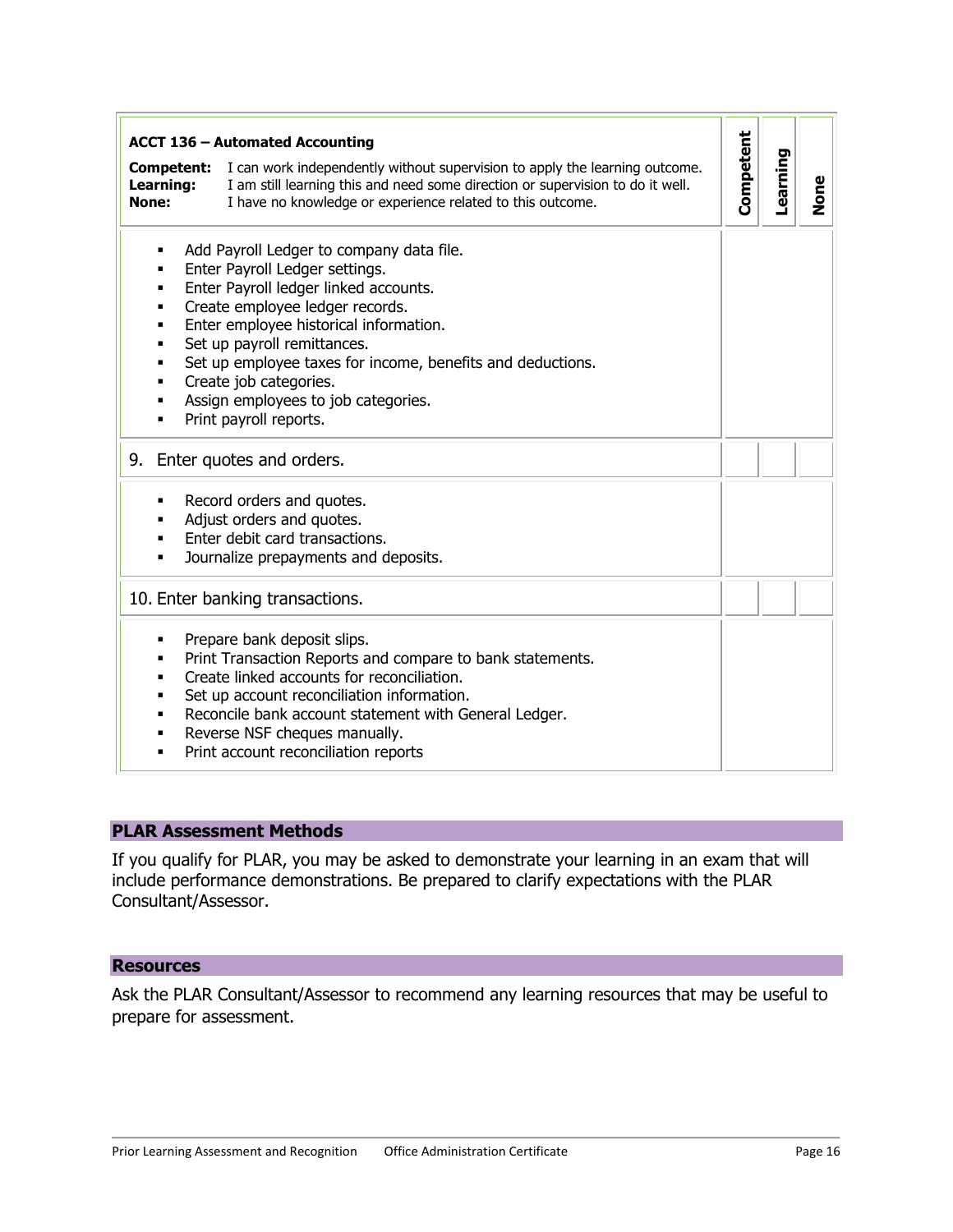# <span id="page-16-1"></span><span id="page-16-0"></span>**BCOM 100 – Business Communications 1**

You will apply grammatical rules and principles in preparation for writing routine business correspondence.

**Credit unit(s):** 4.0 **Prerequisite(s)**: None **Equivalent course(s):** BCOM 100CE, BCOM 101

| <b>BCOM 100 - Business Communications 1</b>                                                                                                                                                                                                                                                                                                                         |           |          |      |
|---------------------------------------------------------------------------------------------------------------------------------------------------------------------------------------------------------------------------------------------------------------------------------------------------------------------------------------------------------------------|-----------|----------|------|
| I can work independently without supervision to apply the learning outcome.<br>Competent:<br>Learning:<br>I am still learning this and need some direction or supervision to do it well.<br>None:<br>I have no knowledge or experience related to this outcome.                                                                                                     | Competent | Learning | None |
| 1. Write complete sentences.                                                                                                                                                                                                                                                                                                                                        |           |          |      |
| Identify parts of speech.<br>٠<br>Use ending punctuation.<br>Identify sentence elements (identify subjects, predicates, and objects).<br>Recognize the difference between a sentence and a fragment.<br>п<br>Edit sentences using proofreading symbols.<br>Identify the three basic sentence patterns.<br>٠<br>Correct sentence faults.<br>Write a simple sentence. |           |          |      |
| 2. Write sentences demonstrating the use of nouns.                                                                                                                                                                                                                                                                                                                  |           |          |      |
| Define a noun.<br>Discuss the function of a noun.<br>Use the plural and possessive form of nouns.<br>Apply the rules for using nouns in sentences (function and pattern).<br>Edit sentences for errors in the use of nouns.                                                                                                                                         |           |          |      |
| 3.<br>Write sentences using capitalization, abbreviations, and numbers.                                                                                                                                                                                                                                                                                             |           |          |      |
| Identify the rules for the use of capitalization, abbreviations, and numbers.<br>٠<br>Apply the rules for the use of capitalization, abbreviations, and numbers.<br>Write sentences using capitalization, abbreviations, and numbers.<br>▪<br>Edit business correspondence.                                                                                         |           |          |      |
| Write sentences using pronouns and prepositions.<br>4.                                                                                                                                                                                                                                                                                                              |           |          |      |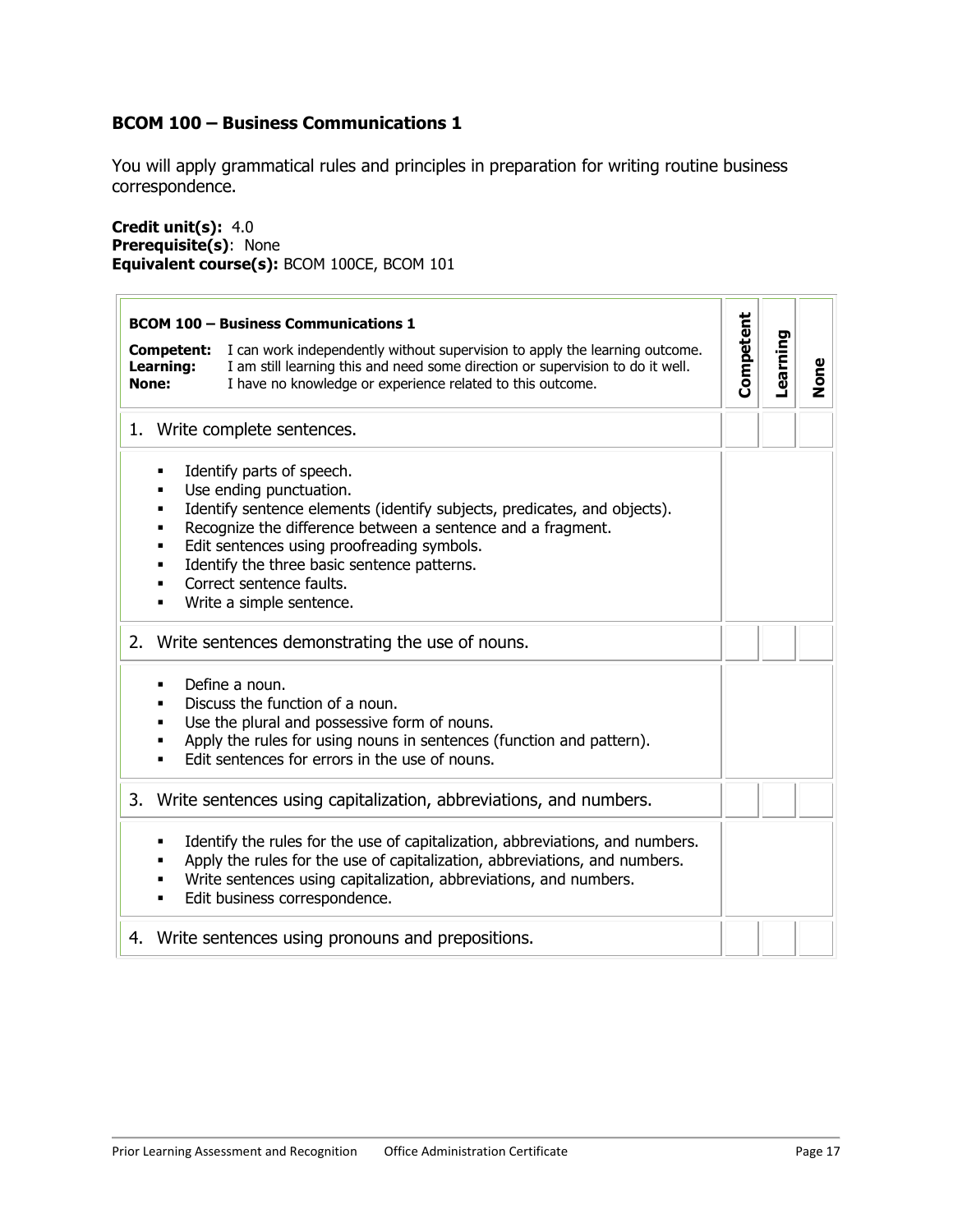| Competent:<br>Learning:<br>None: | I can work independently without supervision to apply the learning outcome.<br>I am still learning this and need some direction or supervision to do it well.<br>I have no knowledge or experience related to this outcome.                                                                                                                                                                                                                       | Competent | Learning | <b>None</b> |
|----------------------------------|---------------------------------------------------------------------------------------------------------------------------------------------------------------------------------------------------------------------------------------------------------------------------------------------------------------------------------------------------------------------------------------------------------------------------------------------------|-----------|----------|-------------|
| ٠<br>٠<br>$\blacksquare$<br>٠    | Define pronouns and pronoun cases.<br>Use the nominative/subjective case.<br>Use the objective case.<br>Use the possessive case.<br>Demonstrate pronoun antecedent agreement.<br>Discuss the use of prepositions.<br>Apply the rules for using pronouns and prepositions in writing sentences.<br>Edit sentences (editing is cumulative).                                                                                                         |           |          |             |
| 5.                               | Write sentences using verbs.                                                                                                                                                                                                                                                                                                                                                                                                                      |           |          |             |
| ٠                                | Recognize the active and passive voice.<br>Identify principle parts of the verb (tense).<br>Apply the rules for using the principle parts of the verb to correct sentence<br>errors.<br>Apply the rules for subject-predicate agreement to correct sentence errors.<br>Write sentences demonstrating the correct use of verbs (and subject-<br>predicate agreement).<br>Edit written materials (business correspondence).                         |           |          |             |
| 6.                               | Write sentences using adjectives and adverbs.                                                                                                                                                                                                                                                                                                                                                                                                     |           |          |             |
| ٠                                | Discuss the use of adjectives and adverbs.<br>Form the comparative and superlative degrees of regular and irregular<br>adjectives and adverbs.<br>Apply the rules for using the comparative and superlative degrees for<br>adjectives and adverbs to correct sentence errors.<br>Apply punctuation rules for independent adjectives.<br>Write sentences demonstrating the correct use of adjectives and adverbs.<br>Edit business correspondence. |           |          |             |

If you qualify for PLAR, you may be asked to demonstrate your learning in an exam that will include performance demonstrations. Be prepared to clarify expectations with the PLAR Consultant/Assessor.

#### **Resources**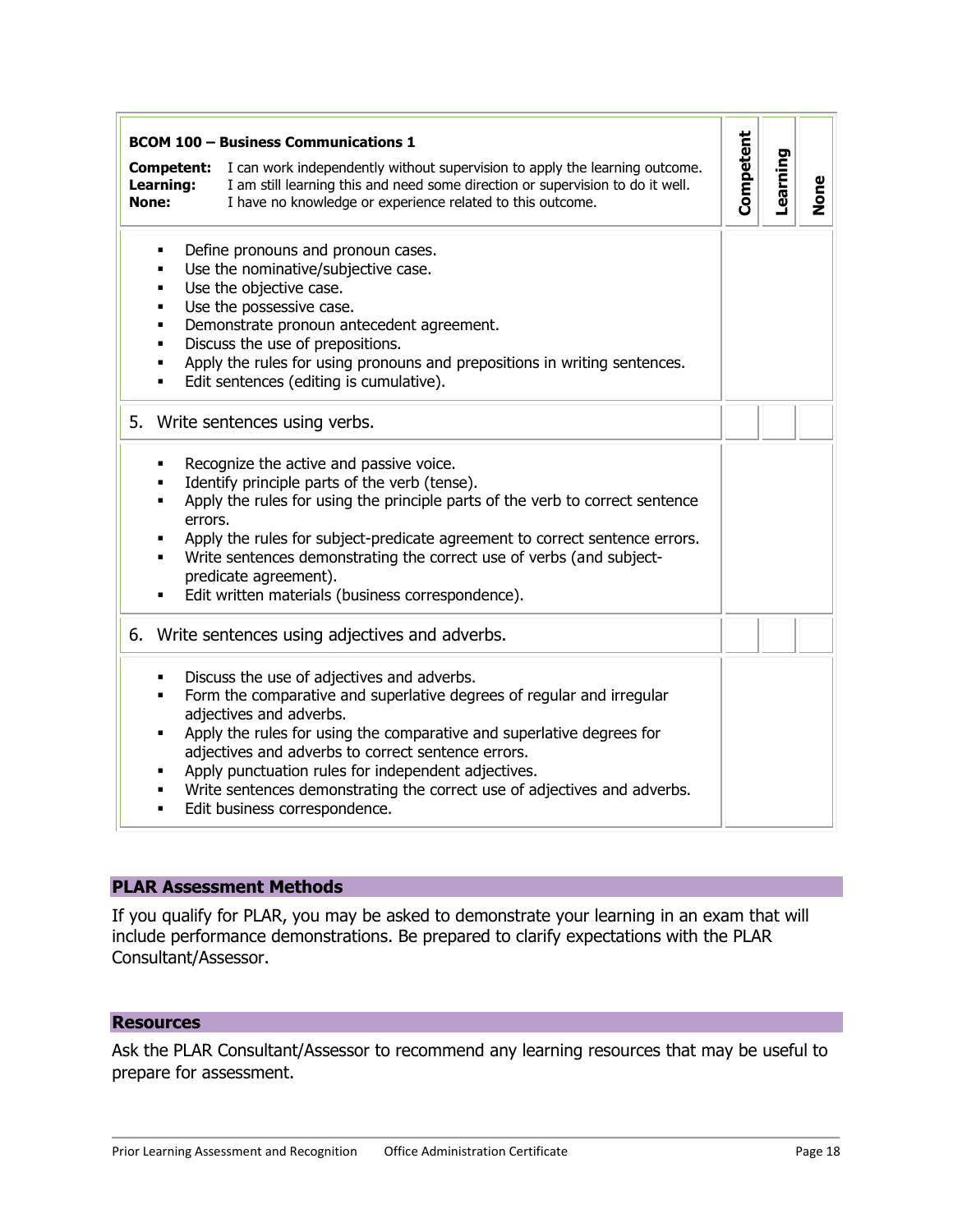# <span id="page-18-1"></span><span id="page-18-0"></span>**BCOM 102 – Business Communications 2**

You will continue to develop effective business writing skills. You will write routine business correspondence and apply proofreading and editing skills.

**Credit unit(s):** 4.0 **Prerequisite(s)**: BCOM 100 **Equivalent course(s):** BCOM 102CE

| Competent:<br>Learning:<br>None: | <b>BCOM 102 - Business Communications 2</b><br>I can work independently without supervision to apply the learning outcome.<br>I am still learning this and need some direction or supervision to do it well.<br>I have no knowledge or experience related to this outcome.                                                                                                                                                                                                                                       | Competent | Learning | <b>None</b> |
|----------------------------------|------------------------------------------------------------------------------------------------------------------------------------------------------------------------------------------------------------------------------------------------------------------------------------------------------------------------------------------------------------------------------------------------------------------------------------------------------------------------------------------------------------------|-----------|----------|-------------|
| 1.                               | Write sentences using compound and complex sentences.                                                                                                                                                                                                                                                                                                                                                                                                                                                            |           |          |             |
| ٠                                | Discuss the use of conjunctions.<br>Use parallel construction to write sentences using correlative and coordinate<br>conjunctions.<br>Edit business correspondence.<br>Apply the rules for using conjunctions to correct and write compound and<br>complex sentences.<br>Edit business correspondence.                                                                                                                                                                                                           |           |          |             |
|                                  | 2. Write sentences using commas.                                                                                                                                                                                                                                                                                                                                                                                                                                                                                 |           |          |             |
| ٠                                | Discuss the use of commas.<br>Apply the rules for using commas to correct and write sentences.<br>Edit business correspondence.<br>Write sentences using the You Attitude.                                                                                                                                                                                                                                                                                                                                       |           |          |             |
| 3.                               | Write sentences using colons and semicolons.                                                                                                                                                                                                                                                                                                                                                                                                                                                                     |           |          |             |
| ٠<br>٠<br>٠<br>٠<br>٠            | Explain rules for the use of colons and semicolons.<br>Apply the rules for the use of colon and semicolons.<br>Write sentences using colons and semicolons.<br>Edit business correspondence.<br>Explain the rules for the use of quotation marks (to enclose titles only) and<br>italics (/underscore).<br>Apply the rules for the use of quotation marks (to enclose titles only) and<br>italics (/underscore).<br>Write sentences using quotation marks (to enclose titles only) and italics<br>(/underscore). |           |          |             |
| 4.<br>clarity.                   | Use business writing techniques to achieve business tone, style, and                                                                                                                                                                                                                                                                                                                                                                                                                                             |           |          |             |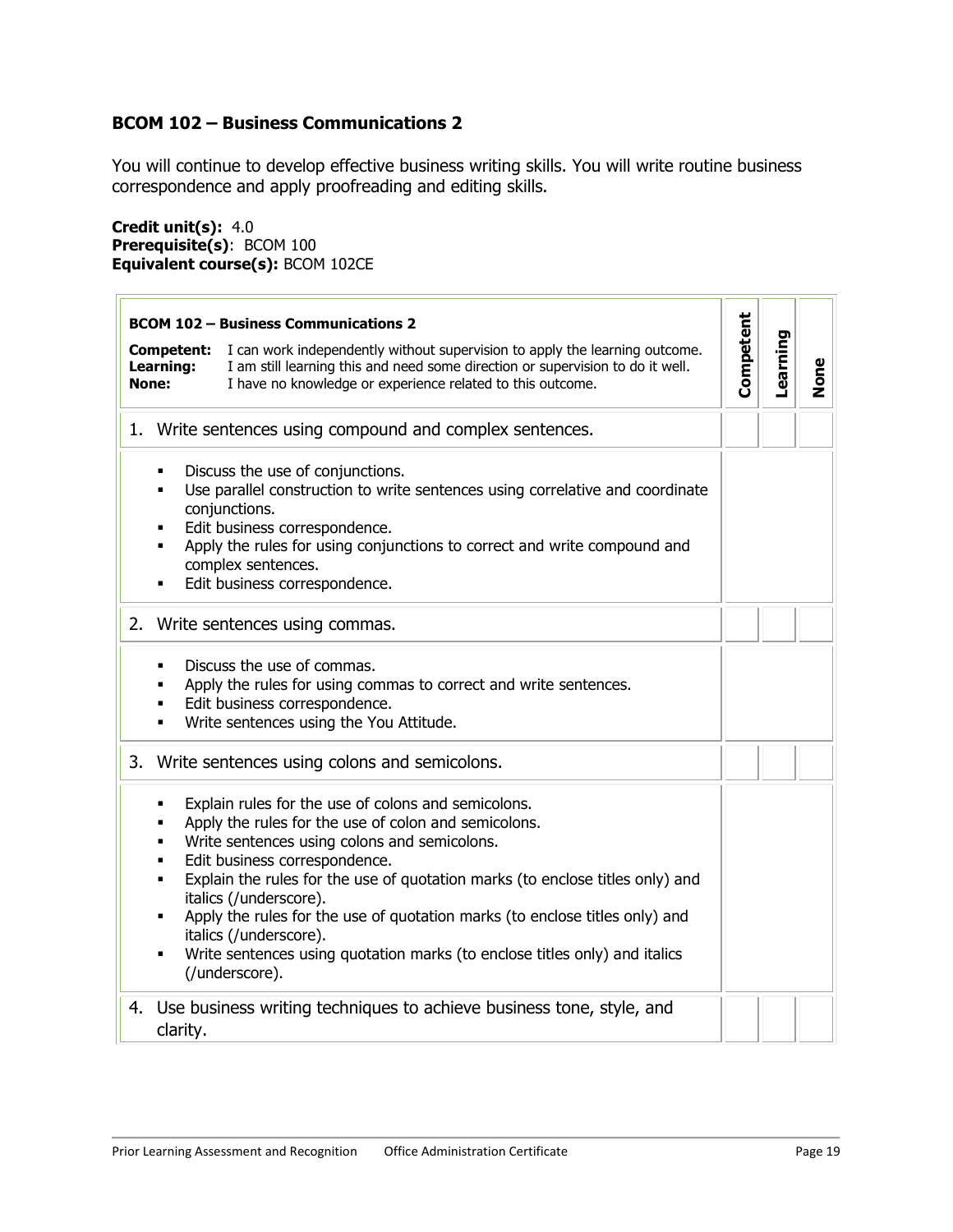|                           | <b>BCOM 102 - Business Communications 2</b>                                                                                                                                                                                                                                                                                                                                                                                                                                                             |           |          |      |
|---------------------------|---------------------------------------------------------------------------------------------------------------------------------------------------------------------------------------------------------------------------------------------------------------------------------------------------------------------------------------------------------------------------------------------------------------------------------------------------------------------------------------------------------|-----------|----------|------|
| <b>Learning:</b><br>None: | <b>Competent:</b> I can work independently without supervision to apply the learning outcome.<br>I am still learning this and need some direction or supervision to do it well.<br>I have no knowledge or experience related to this outcome.                                                                                                                                                                                                                                                           | Competent | Learning | None |
| ٠<br>content.             | Discuss purposes of business correspondence.<br>Discuss the importance of clarity and goodwill in business messages.<br>Explain the use of audience analysis to determine appropriate message<br>content and tone.<br>Discuss the special requirements of tone when writing internal organization<br>messages.<br>Analyze the purpose of a message to determine appropriate message<br>Write concise sentences.<br>Write effective paragraphs.<br>Edit documents for errors to meet business standards. |           |          |      |
| 5.                        | Prepare routine business memos and emails.                                                                                                                                                                                                                                                                                                                                                                                                                                                              |           |          |      |
|                           | Describe the direct pattern used for most routine business messages.<br>Write clear and concise sentences.<br>Review standard memorandum and email formats.<br>Discuss effective email practices, including "netiquette."<br>Edit documents to meet business standards.<br>Write email and memos.                                                                                                                                                                                                       |           |          |      |
| 6.                        | Compose routine letters.                                                                                                                                                                                                                                                                                                                                                                                                                                                                                |           |          |      |
| ٠                         | Write routine letters using the direct and indirect pattern.<br>Review standard letter formats.<br>Edit documents to meet business standards.                                                                                                                                                                                                                                                                                                                                                           |           |          |      |

If you qualify for PLAR, you may be asked to demonstrate your learning in an exam that will include performance demonstrations. Be prepared to clarify expectations with the PLAR Consultant/Assessor.

#### **Resources**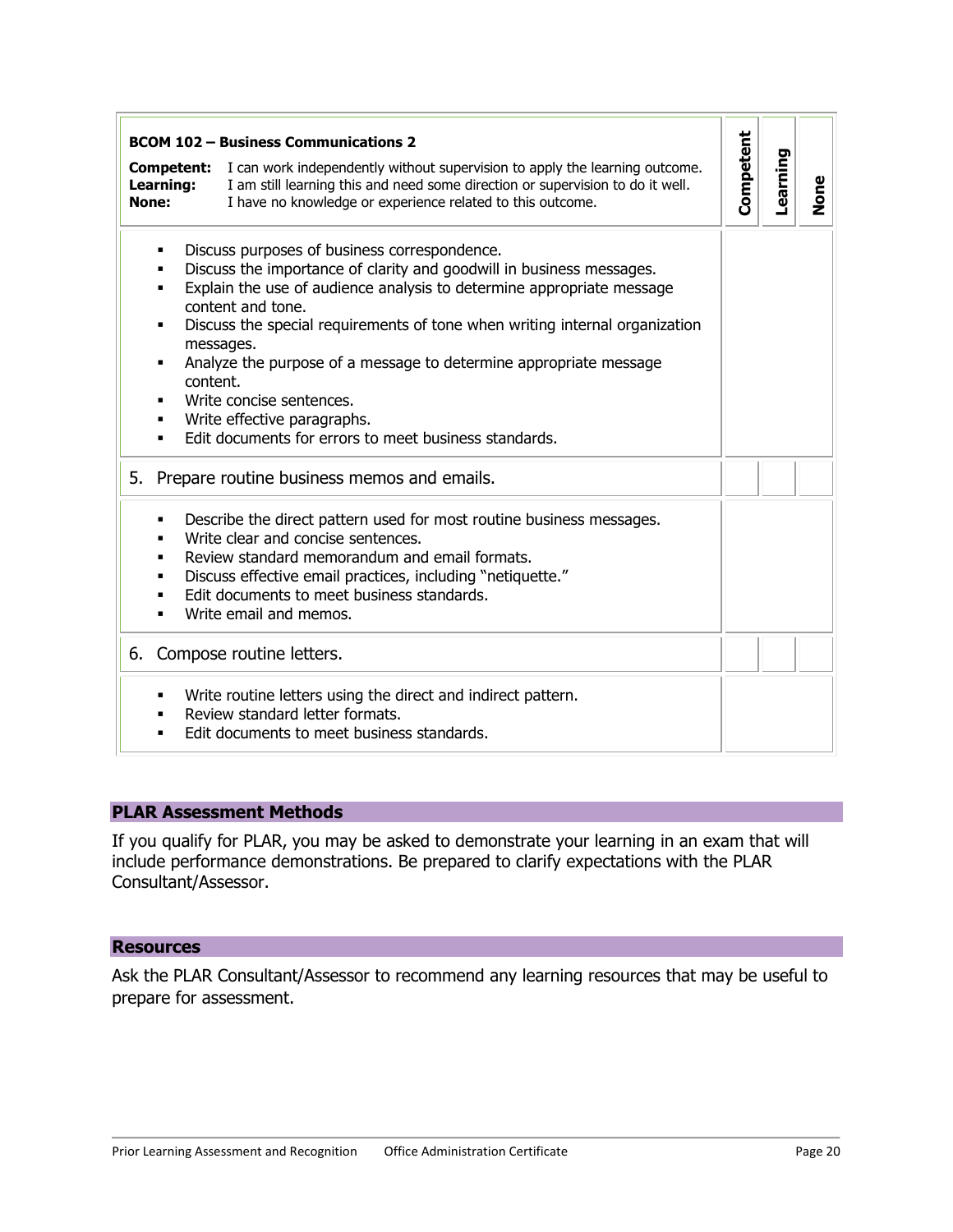# <span id="page-20-1"></span><span id="page-20-0"></span>**BCOM 103 – Interpersonal Communications**

The course will provide opportunities for you to develop important skills used to facilitate effective interpersonal communication in the workplace. Your studies will focus on the development of active listening skills, conflict resolution strategies, verbal skills, and problemsolving strategies.

**Credit unit(s):** 3.0 **Prerequisite(s)**: None **Equivalent course(s):** BCOM 103CE, BCOM 121, COMM 112, COMM 291, HUMR 186

| <b>BCOM 103 - Interpersonal Communications</b>                                                                                                                                                                                                                                                                                                                                                 |           |          |      |
|------------------------------------------------------------------------------------------------------------------------------------------------------------------------------------------------------------------------------------------------------------------------------------------------------------------------------------------------------------------------------------------------|-----------|----------|------|
| I can work independently without supervision to apply the learning outcome.<br>Competent:<br>I am still learning this and need some direction or supervision to do it well.<br>Learning:<br>None:<br>I have no knowledge or experience related to this outcome.                                                                                                                                | Competent | Learning | None |
| Describe factors that affect interpersonal communications.<br>1.                                                                                                                                                                                                                                                                                                                               |           |          |      |
| Explain the communication process.<br>Describe the factors that affect the communication process.                                                                                                                                                                                                                                                                                              |           |          |      |
| 2.<br>Describe the impact of diversity on efficacy of interpersonal<br>communications.                                                                                                                                                                                                                                                                                                         |           |          |      |
| Define diversity.<br>٠<br>Explain how diversity affects communication.<br>٠<br>Discuss techniques for improving communication.<br>٠<br>Communicate in a culturally respectful manner.<br>٠<br>Discuss generational differences.<br>٠<br>Describe your personality types.<br>٠<br>Recognize the different personality types.<br>٠<br>Describe how different personality types communicate.<br>٠ |           |          |      |
| 3. Use active listening skills and feedback strategies.                                                                                                                                                                                                                                                                                                                                        |           |          |      |
| Describe the listening process.<br>٠<br>Identify listening strategies.<br>٠<br>Use listening strategies.<br>٠<br>Identify feedback skills.<br>٠<br>Use feedback skills.<br>п                                                                                                                                                                                                                   |           |          |      |
| Demonstrate effective verbal communication skills.<br>4.                                                                                                                                                                                                                                                                                                                                       |           |          |      |
| Identify the principles of effective verbal communication skills.<br>Discuss the skills for communicating emotions.                                                                                                                                                                                                                                                                            |           |          |      |
| 5.<br>Use non-verbal communication strategies to enhance business<br>communications.                                                                                                                                                                                                                                                                                                           |           |          |      |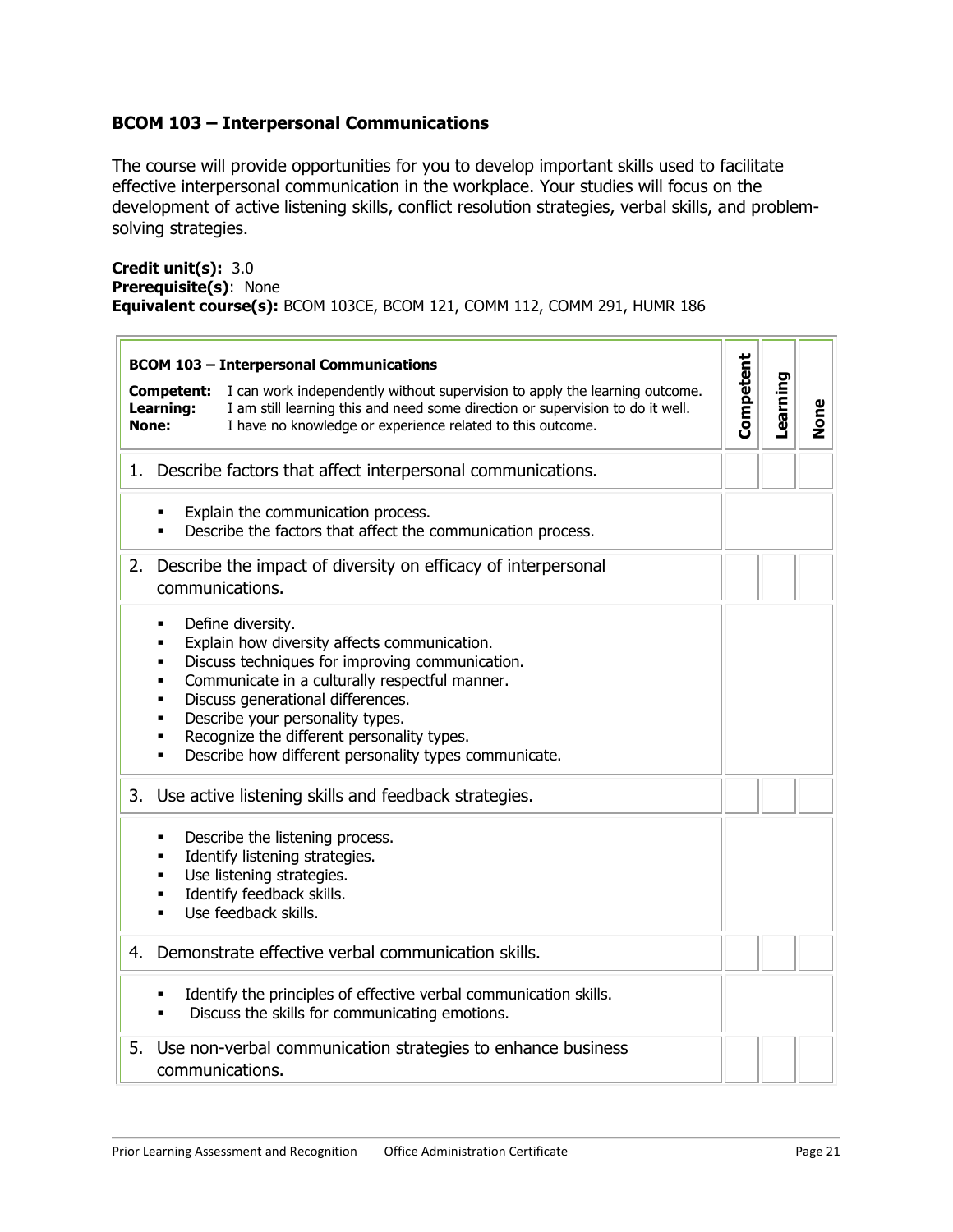| <b>BCOM 103 - Interpersonal Communications</b> |                                                                                                                                                                                                                             |           |         |      |
|------------------------------------------------|-----------------------------------------------------------------------------------------------------------------------------------------------------------------------------------------------------------------------------|-----------|---------|------|
| Competent:<br>Learning:<br>None:               | I can work independently without supervision to apply the learning outcome.<br>I am still learning this and need some direction or supervision to do it well.<br>I have no knowledge or experience related to this outcome. | Competent | earning | None |
|                                                | Explain non-verbal communication.<br>Describe strategies for improving non-verbal communication.<br>Apply effective non-verbal communication skills to improve the effectiveness<br>of oral communication.                  |           |         |      |
|                                                | 6. Use conflict resolution techniques.                                                                                                                                                                                      |           |         |      |
| п<br>▪                                         | Describe characteristics of interpersonal conflict.<br>Identify skills for resolving workplace conflict.<br>Practice conflict resolution.                                                                                   |           |         |      |
|                                                | 7. Use problem solving techniques.                                                                                                                                                                                          |           |         |      |
|                                                | Describe problem-solving process.<br>Describe problem-solving techniques.<br>Practice group problem-solving techniques.                                                                                                     |           |         |      |

If you qualify for PLAR, you may be asked to demonstrate your learning in an exam that will include performance demonstrations. Be prepared to clarify expectations with the PLAR Consultant/Assessor.

#### **Resources**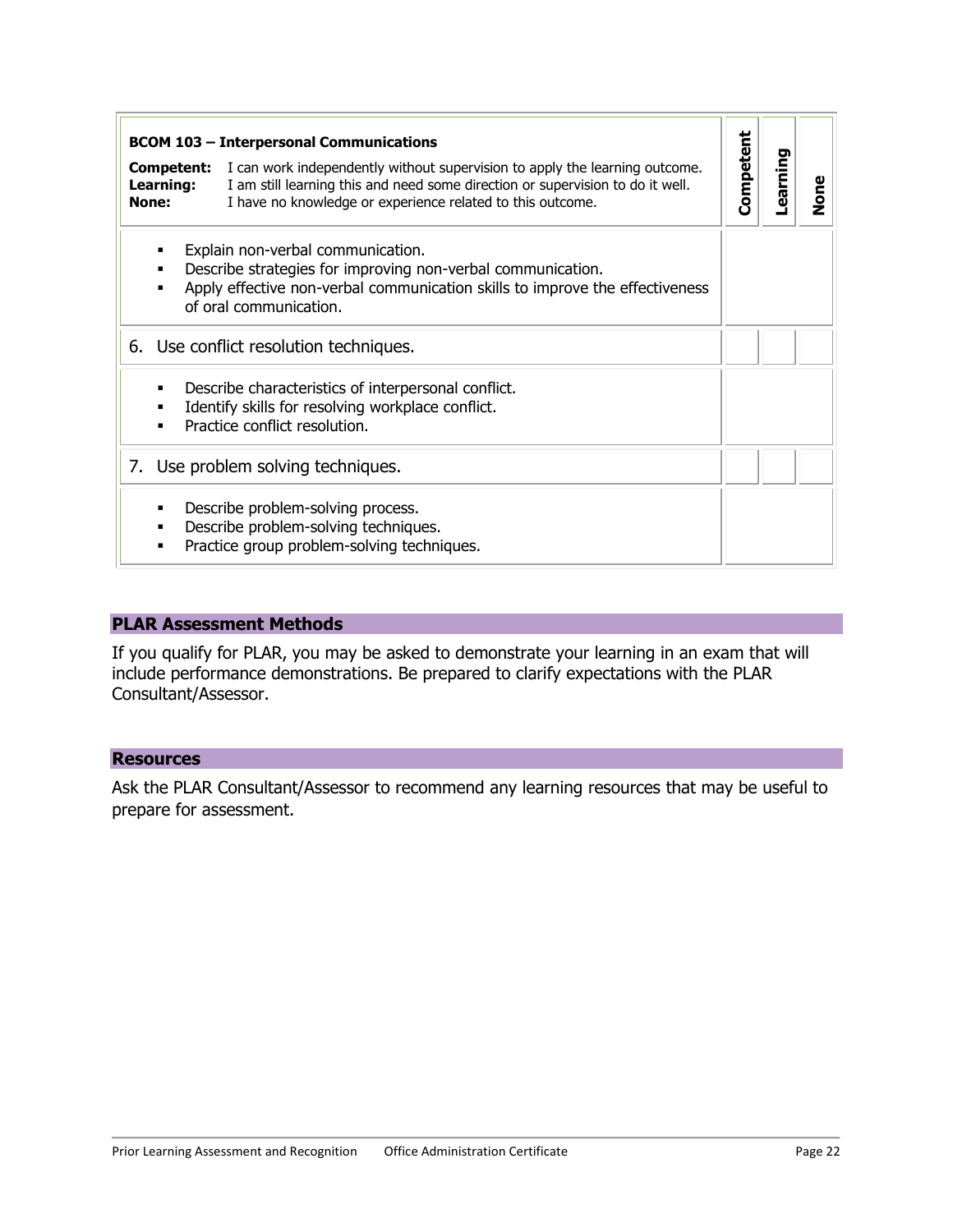# <span id="page-22-1"></span><span id="page-22-0"></span>**CKEY 101 – Keyboarding 1**

You will develop ergonomic and keyboarding techniques to attain accuracy and a speed of 30 words per minute on two different three-minute timed writings with a maximum of three errors.

#### **Credit unit(s):** 2.0 **Prerequisite(s)**: None **Equivalent course(s):** CKEY 101CE

| CKEY 101 - Keyboarding 1                                                                                                                                                                                                                                                      |           |         |      |
|-------------------------------------------------------------------------------------------------------------------------------------------------------------------------------------------------------------------------------------------------------------------------------|-----------|---------|------|
| Competent:<br>I can work independently without supervision to apply the learning outcome.<br><b>Learning:</b><br>I am still learning this and need some direction or supervision to do it well.<br>I have no knowledge or experience related to this outcome.<br><b>None:</b> | Competent | earning | None |
| Develop keyboarding techniques, speed, and accuracy.<br>1.                                                                                                                                                                                                                    |           |         |      |
| Identify ergonomic issues.<br>Develop keyboarding techniques.<br>٠<br>Develop keyboarding speed and accuracy by touch while using correct<br>٠<br>keyboarding technique.                                                                                                      |           |         |      |
| 2. Key at 30 words per minute on two separate (different) unrehearsed<br>three-minute timed writings with a maximum of three errors.                                                                                                                                          |           |         |      |
| Practice 1, 2 and 3 minute timed writings.<br>٠<br>Attain by touch a minimum keyboarding speed of 30 words per minute on<br>٠<br>two separate (different) unrehearsed three-minute timed writings with a<br>maximum of three errors.                                          |           |         |      |

#### **PLAR Assessment Methods**

If you qualify for PLAR, you may be asked to demonstrate your learning in an exam that will include performance demonstrations. Be prepared to clarify expectations with the PLAR Consultant/Assessor.

#### **Resources**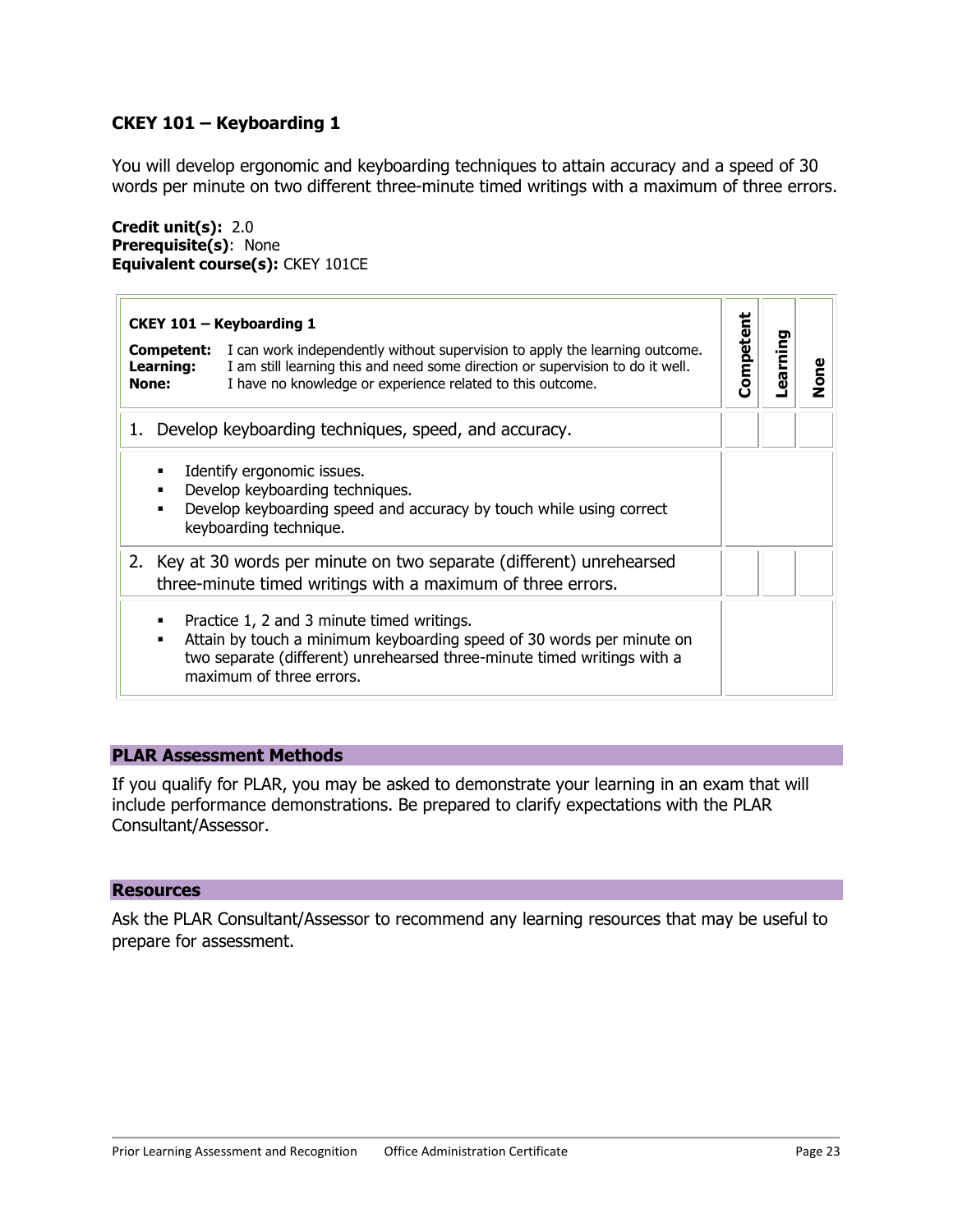# <span id="page-23-1"></span><span id="page-23-0"></span>**CKEY 102 – Keyboarding 2**

You will develop ergonomic and keyboarding techniques to attain a speed of 45 words per minute with 98% accuracy on two separate five-minute timed writings.

#### **Credit unit(s):** 2.0 **Prerequisite(s)**: CKEY 101 **Equivalent course(s):** CKEY 102CE

|                                         | CKEY 101 - Keyboarding 1                                                                                                                                                                                                    |          | o     |      |
|-----------------------------------------|-----------------------------------------------------------------------------------------------------------------------------------------------------------------------------------------------------------------------------|----------|-------|------|
| Competent:<br>Learning:<br><b>None:</b> | I can work independently without supervision to apply the learning outcome.<br>I am still learning this and need some direction or supervision to do it well.<br>I have no knowledge or experience related to this outcome. | Competen | armin | None |
| 1.                                      | Maintain keyboarding techniques, speed, and accuracy.                                                                                                                                                                       |          |       |      |
| ٠<br>$\blacksquare$                     | Reinforce correct keyboarding techniques.<br>Develop keyboarding speed and accuracy by touch.                                                                                                                               |          |       |      |
|                                         | 2. Key by touch at 45 words per minute on two separate unrehearsed five-<br>minute timed writings with 98% accuracy.                                                                                                        |          |       |      |
| ٠<br>accuracy.                          | Practice 5-minute timed writings.<br>Attain a keyboarding speed of 45 words per minute by touch on two<br>separate (different) unrehearsed five-minute timed writings with 98%                                              |          |       |      |

# **PLAR Assessment Methods**

If you qualify for PLAR, you may be asked to demonstrate your learning in an exam that will include performance demonstrations. Be prepared to clarify expectations with the PLAR Consultant/Assessor.

#### **Resources**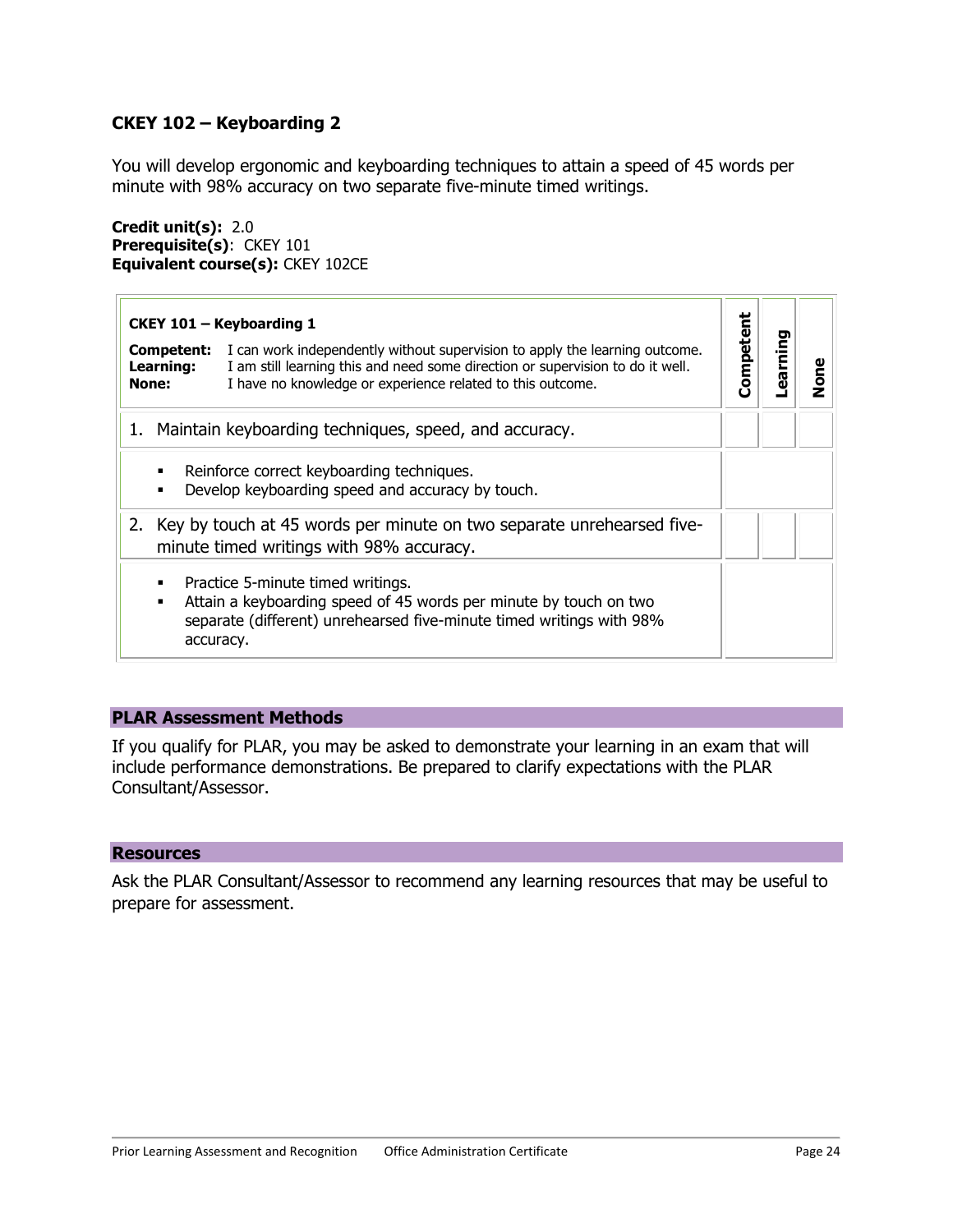# <span id="page-24-1"></span><span id="page-24-0"></span>**COAP 115 – Word Processing 1**

This course introduces fundamental file management and word processing concepts. Using a variety of word processing features, you will learn to format business correspondence, create, format, and edit tables and enhance documents with the addition of graphics.

**Credit unit(s):** 6.0 **Prerequisite(s)**: None **Equivalent course(s):** COAP 115CE

| COAP 115 - Word Processing 1                                                                                                                                                                                                                                    |           |          |      |
|-----------------------------------------------------------------------------------------------------------------------------------------------------------------------------------------------------------------------------------------------------------------|-----------|----------|------|
| I can work independently without supervision to apply the learning outcome.<br>Competent:<br>I am still learning this and need some direction or supervision to do it well.<br>Learning:<br>None:<br>I have no knowledge or experience related to this outcome. | Competent | Learning | None |
| Demonstrate the use of a computer operating system.<br>1.                                                                                                                                                                                                       |           |          |      |
| Perform basic windows functions<br>٠<br>Identify system settings<br>Manage files and folders<br>٠                                                                                                                                                               |           |          |      |
| Apply proofreading and formatting skills to produce basic documents.<br>2.                                                                                                                                                                                      |           |          |      |
| Apply proofreading techniques<br>٠<br>Produce a document<br>п<br>Edit a document<br>٠<br>Manipulate text within a document<br>Use print options<br>٠                                                                                                            |           |          |      |
| 3. Format characters and paragraphs.                                                                                                                                                                                                                            |           |          |      |
| Perform basic character formatting<br>٠<br>Perform basic paragraph formatting<br>٠<br>Use bulleted and numbered lists<br>$\blacksquare$                                                                                                                         |           |          |      |
| Perform basic page formatting.<br>4.                                                                                                                                                                                                                            |           |          |      |
| Change page format<br>Apply borders and shading to paragraphs<br>Use tabs in documents                                                                                                                                                                          |           |          |      |
| 5.<br>Enhance documents through the application of formatting and editing<br>features.                                                                                                                                                                          |           |          |      |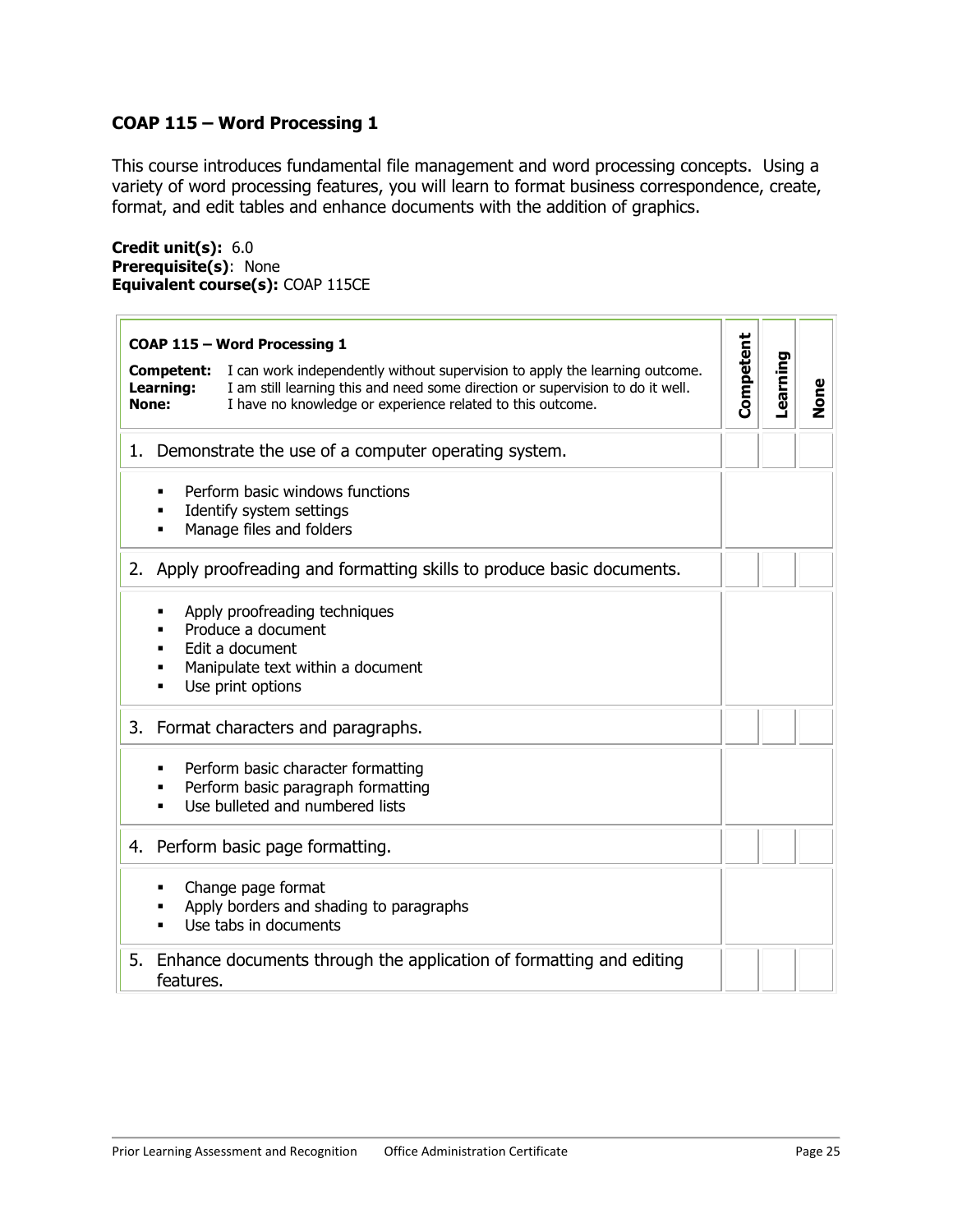| COAP 115 - Word Processing 1                                                                                                                                                                                                                                                       |           |          |             |
|------------------------------------------------------------------------------------------------------------------------------------------------------------------------------------------------------------------------------------------------------------------------------------|-----------|----------|-------------|
| I can work independently without supervision to apply the learning outcome.<br>Competent:<br>I am still learning this and need some direction or supervision to do it well.<br>Learning:<br>None:<br>I have no knowledge or experience related to this outcome.                    | Competent | Learning | <b>None</b> |
| Use multiple windows to move or copy text between documents<br>٠<br>Use writing tools<br>٠<br>Apply page and section breaks<br>٠<br>Use automatic insert features<br>٠<br>Use find and replace features to revise text and formatting<br>٠<br>Insert elements into a document<br>٠ |           |          |             |
| 6. Prepare interoffice memos.                                                                                                                                                                                                                                                      |           |          |             |
| Identify memo format<br>Produce interoffice memos                                                                                                                                                                                                                                  |           |          |             |
| 7. Prepare letters, envelopes, and labels.                                                                                                                                                                                                                                         |           |          |             |
| Produce block letters<br>٠<br>Produce letters using letterhead<br>٠<br>Produce letters with special directions or notations<br>٠<br>Produce envelopes and labels<br>٠                                                                                                              |           |          |             |
| 8. Prepare tables.                                                                                                                                                                                                                                                                 |           |          |             |
| Produce tables<br><b>Edit tables</b><br>Rotate text within a table<br>Convert text to a table and vice versa<br>Sort text within a table<br>п                                                                                                                                      |           |          |             |
| 9. Produce documents using graphic features.                                                                                                                                                                                                                                       |           |          |             |
| Use clipart<br>п<br>Use shapes<br>Use text boxes<br>Use WordArt<br>Use watermarks<br>Produce a letterhead<br>Produce a screenshot                                                                                                                                                  |           |          |             |
| 10. Produce diagrams.                                                                                                                                                                                                                                                              |           |          |             |
| Prepare a diagram using Smart Art<br>٠<br>Add text to a diagram<br>٠<br>Format a diagram<br>٠                                                                                                                                                                                      |           |          |             |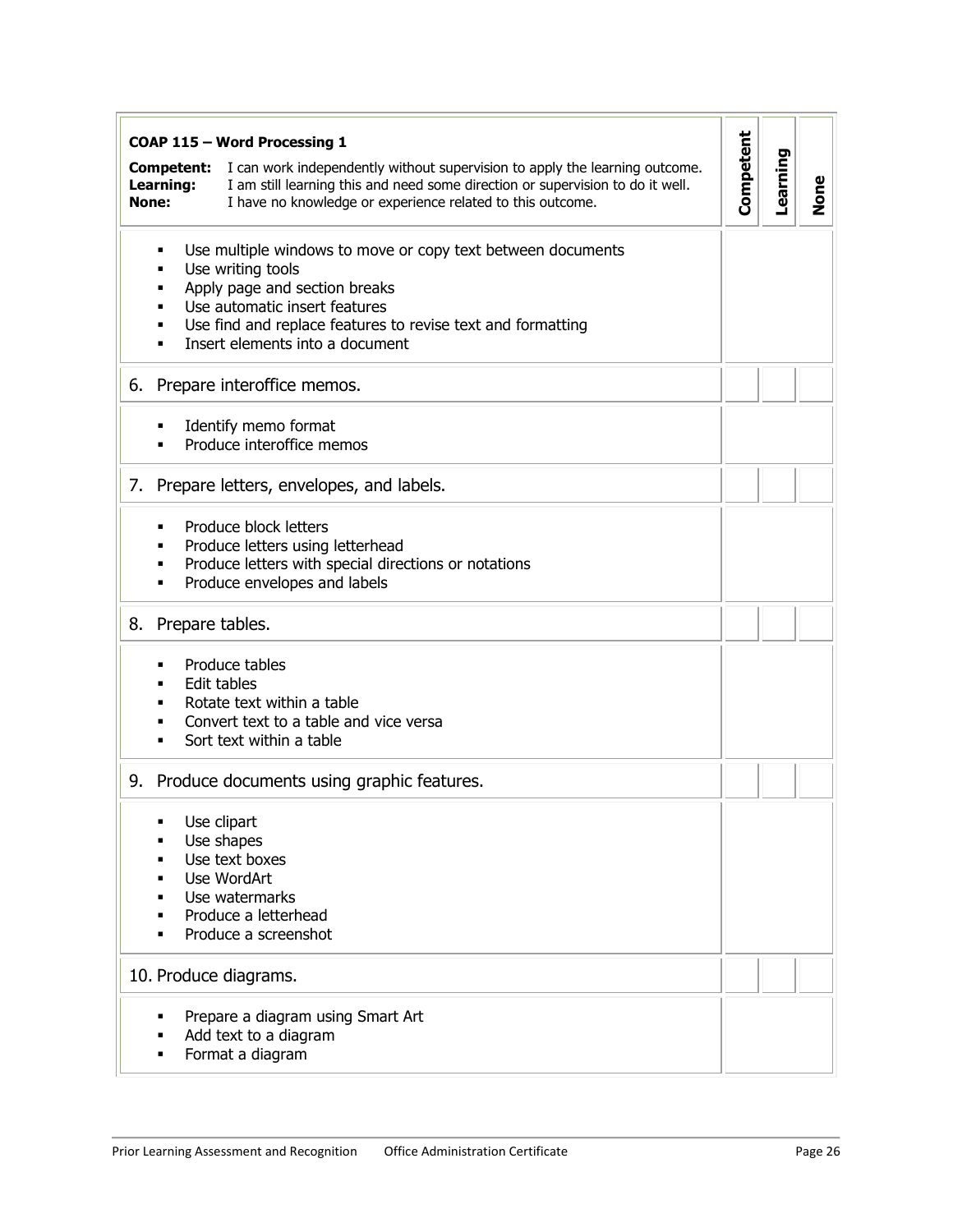If you qualify for PLAR, you may be asked to demonstrate your learning in an exam that will include performance demonstrations. Be prepared to clarify expectations with the PLAR Consultant/Assessor.

#### **Resources**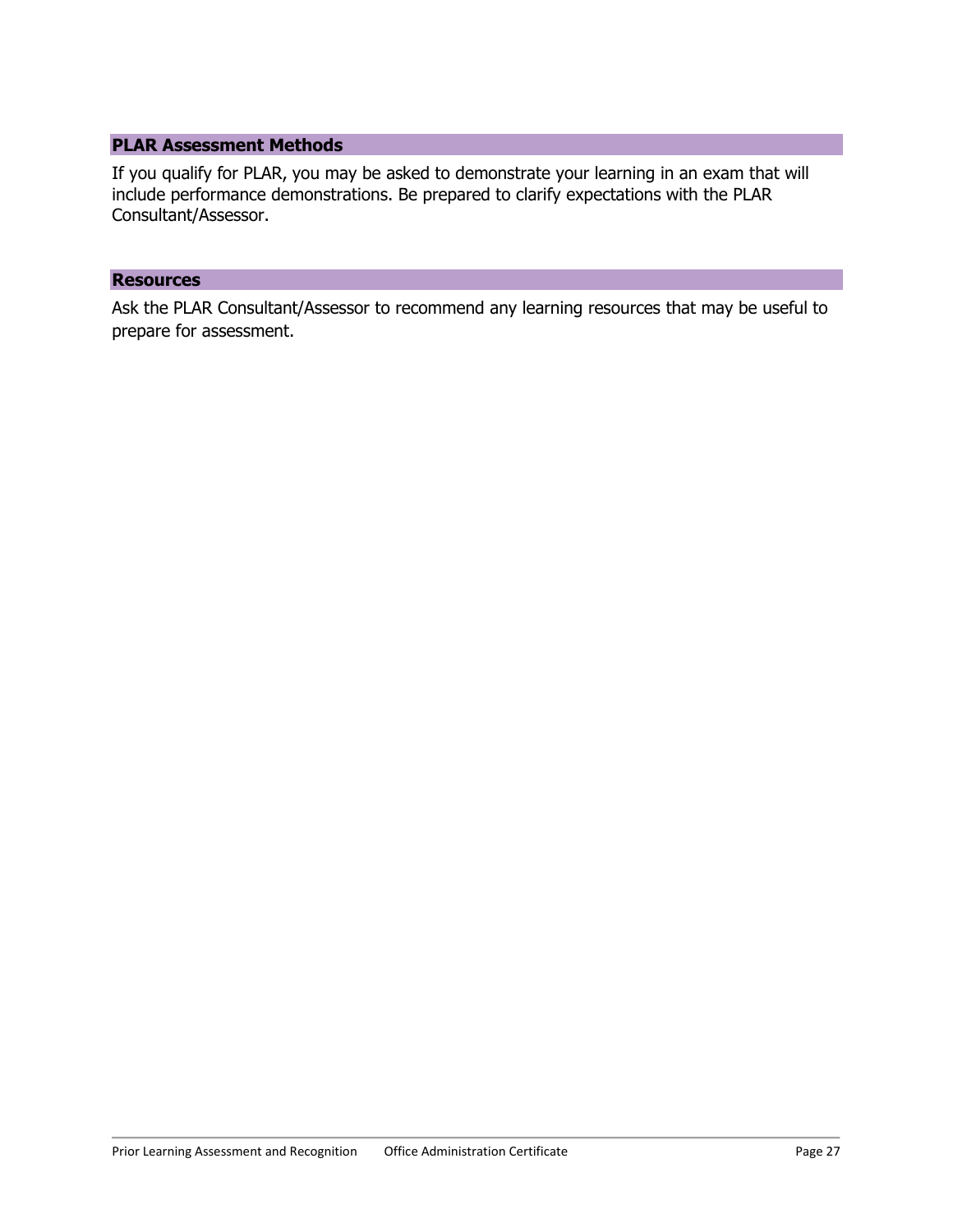# <span id="page-27-1"></span><span id="page-27-0"></span>**COAP 116 – Word Processing 2**

This course introduces fundamental file management and word processing concepts. Using a variety of word processing features, you will learn to format business correspondence, create, format, and edit tables and enhance documents with the addition of graphics.

**Credit unit(s):** 6.0 **Prerequisite(s)**: COAP 115, CKEY 101 **Equivalent course(s):** COAP 116CE

|                                  | COAP 116 - Word Processing 2                                                                                                                                                                                                |           |          |      |
|----------------------------------|-----------------------------------------------------------------------------------------------------------------------------------------------------------------------------------------------------------------------------|-----------|----------|------|
| Competent:<br>Learning:<br>None: | I can work independently without supervision to apply the learning outcome.<br>I am still learning this and need some direction or supervision to do it well.<br>I have no knowledge or experience related to this outcome. | Competent | Learning | None |
|                                  | 1. Produce business documents containing multiple columns.                                                                                                                                                                  |           |          |      |
| ٠                                | Apply multiple column layouts<br>Use hyphenation<br>Prepare and edit newspaper columns                                                                                                                                      |           |          |      |
|                                  | 2. Format business documents using styles.                                                                                                                                                                                  |           |          |      |
|                                  | Format styles<br>Apply styles                                                                                                                                                                                               |           |          |      |
|                                  | 3. Produce business reports.                                                                                                                                                                                                |           |          |      |
| ٠                                | Add headers, footers, and page numbers to an existing report<br>Use word processing features to add a reference page, table of contents<br>and title page to a report<br>Edit reports                                       |           |          |      |
| 4.                               | Produce tables using advanced features.                                                                                                                                                                                     |           |          |      |
| ٠                                | Produce complex tables<br>Prepare multi-page tables                                                                                                                                                                         |           |          |      |
|                                  | 5. Produce forms to be used as a template.                                                                                                                                                                                  |           |          |      |
| ٠<br>П                           | Design a form for a specialized purpose<br>Edit a form<br>Insert content controls                                                                                                                                           |           |          |      |
| 6.                               | Produce advanced letters.                                                                                                                                                                                                   |           |          |      |
|                                  |                                                                                                                                                                                                                             |           |          |      |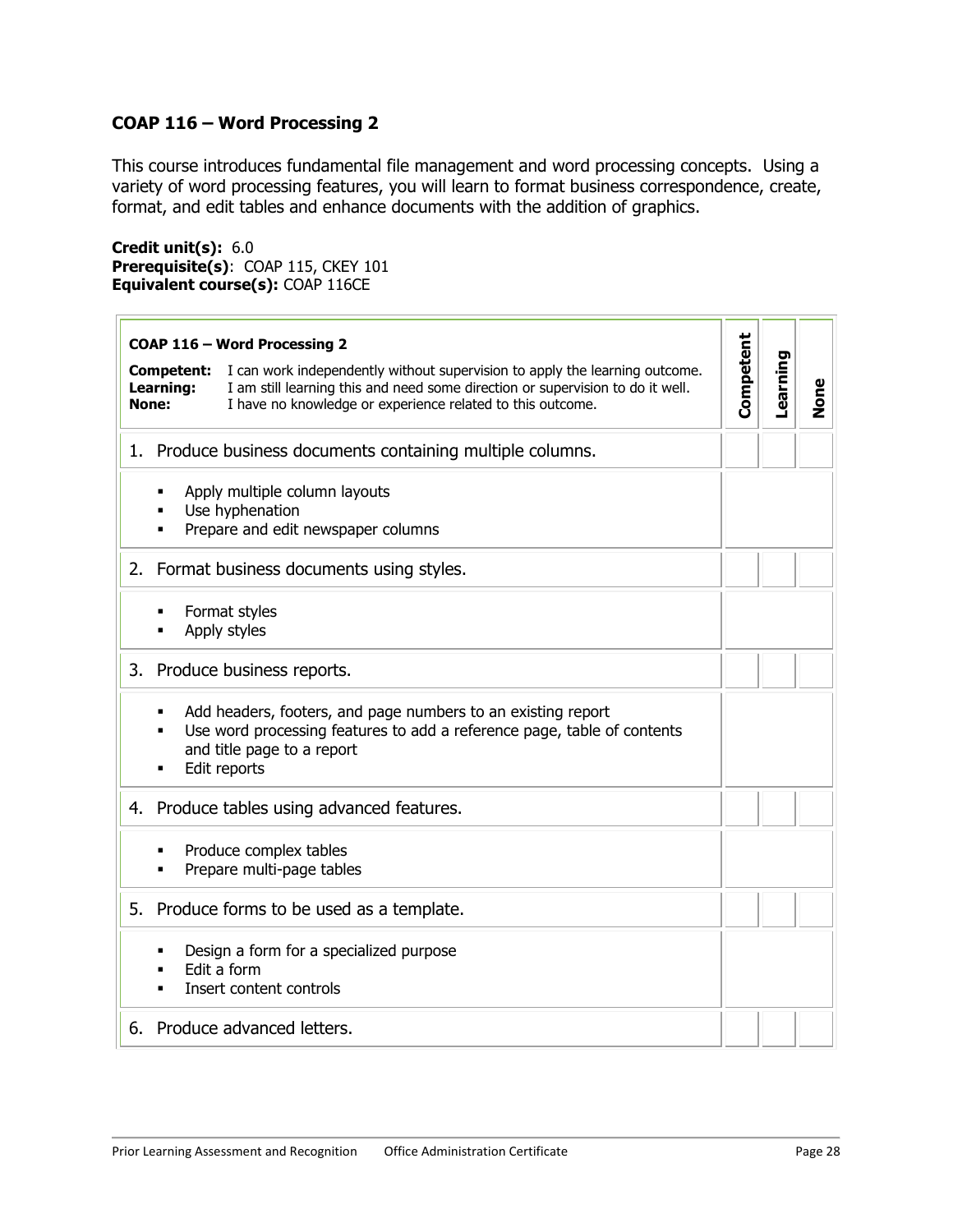|                                         | COAP 116 - Word Processing 2                                                                                                                                                                                                |           |          |             |  |  |
|-----------------------------------------|-----------------------------------------------------------------------------------------------------------------------------------------------------------------------------------------------------------------------------|-----------|----------|-------------|--|--|
| <b>Competent:</b><br>Learning:<br>None: | I can work independently without supervision to apply the learning outcome.<br>I am still learning this and need some direction or supervision to do it well.<br>I have no knowledge or experience related to this outcome. | Competent | Learning | <b>None</b> |  |  |
|                                         | Prepare letters using various styles<br>Prepare two page letters<br>Prepare letters, envelopes, and labels with mailing notation                                                                                            |           |          |             |  |  |
| 7.                                      | Produce documents using the merge feature.                                                                                                                                                                                  |           |          |             |  |  |
|                                         | Prepare a main document and data source<br>Sort a data source<br>Filter a data source                                                                                                                                       |           |          |             |  |  |
| 8.                                      | Use desktop publishing software to create standard publications.                                                                                                                                                            |           |          |             |  |  |
|                                         | Produce a business card<br>Produce a flyer<br>Produce a tri-fold brochure<br>Produce a newsletter                                                                                                                           |           |          |             |  |  |
| 9.                                      | Create hyperlinks in a document.                                                                                                                                                                                            |           |          |             |  |  |
|                                         | Create a bookmark<br>Create hyperlinks                                                                                                                                                                                      |           |          |             |  |  |

If you qualify for PLAR, you may be asked to demonstrate your learning in an exam that will include performance demonstrations. Be prepared to clarify expectations with the PLAR Consultant/Assessor.

#### **Resources**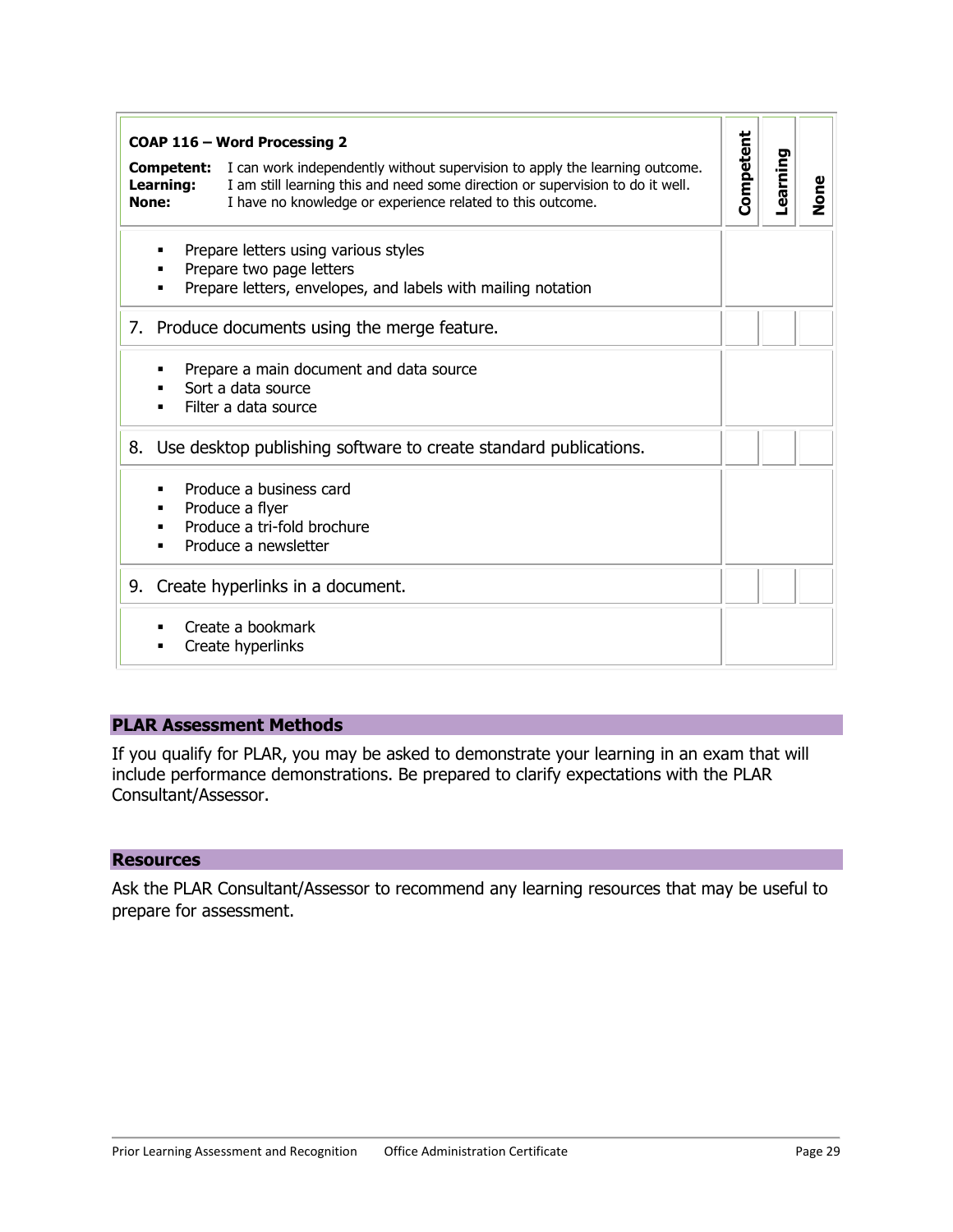# <span id="page-29-1"></span><span id="page-29-0"></span>**COAP 117 – Spreadsheet Applications**

You will learn how to design spreadsheets and apply numeracy skills. You will focus on formatting, applying formulas and functions, preparing charts, and analyzing and organizing spreadsheet data.

**Credit unit(s):** 4.0 **Prerequisite(s)**: None **Equivalent course(s):** COAP 117CE

| <b>COAP 117 - Spreadsheet Applications</b><br>I can work independently without supervision to apply the learning outcome.<br>Competent:<br>Learning:<br>I am still learning this and need some direction or supervision to do it well.<br>None:<br>I have no knowledge or experience related to this outcome. | Competent | Learning | None |
|---------------------------------------------------------------------------------------------------------------------------------------------------------------------------------------------------------------------------------------------------------------------------------------------------------------|-----------|----------|------|
| Prepare a workbook using spreadsheet software.<br>1.                                                                                                                                                                                                                                                          |           |          |      |
| Discuss the purpose and function of spreadsheets.<br>٠<br>Enter data in a worksheet.<br>п<br>Format a worksheet.<br>٠<br>Print worksheets.<br>$\blacksquare$                                                                                                                                                  |           |          |      |
| 2.<br>Implement formulas for fundamental mathematical calculations using<br>spreadsheet software.                                                                                                                                                                                                             |           |          |      |
| Solve problems using business calculations.<br>$\blacksquare$<br>Validate business calculation solutions.<br>Use basic spreadsheet functions (AVERAGE, MIN, MAX, COUNT)<br>٠                                                                                                                                  |           |          |      |
| 3.<br>Implement formulas for advanced mathematical operations using<br>spreadsheet software.                                                                                                                                                                                                                  |           |          |      |
| Use absolute and relative cell references.<br>$\blacksquare$<br>Solve simple interest problems.<br>٠<br>Calculate compound interest.<br>٠<br>Use FV and PMT functions<br>٠                                                                                                                                    |           |          |      |
| 4. Use advanced functions.                                                                                                                                                                                                                                                                                    |           |          |      |
| Generate a pivot table.<br>٠<br>Use date and time functions<br>٠<br>Use logical/conditional statements. (IF, COUNTIF, SUMIF, AVERAGEIF)<br>٠<br>Record a macro.<br>٠                                                                                                                                          |           |          |      |
| 5. Prepare charts from numerical data to assist in decision making.                                                                                                                                                                                                                                           |           |          |      |
| Demonstrate the creation of charts in data representation.<br>٠<br>Create charts.<br>Format charts.<br>п                                                                                                                                                                                                      |           |          |      |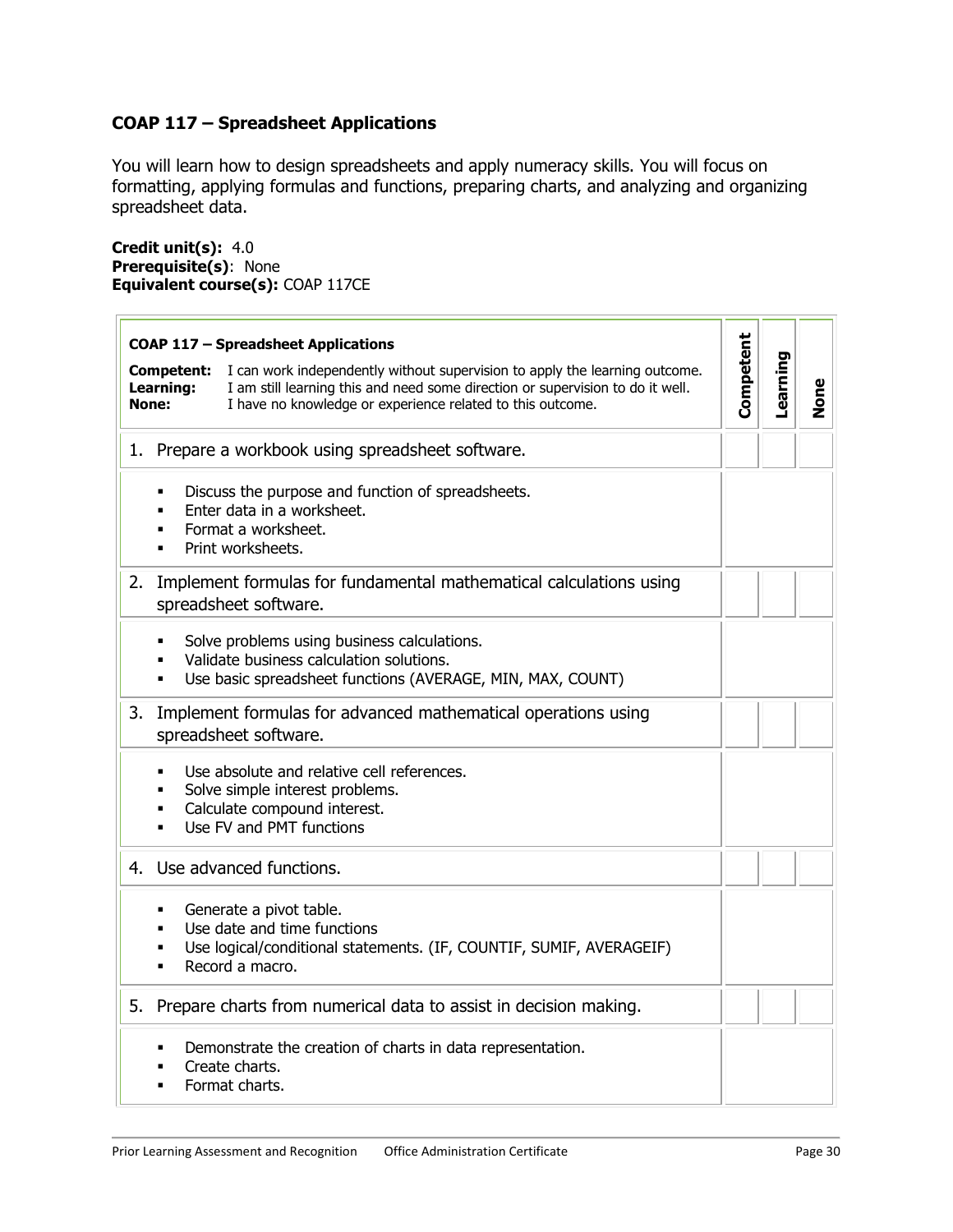|       | <b>COAP 117 - Spreadsheet Applications</b>                                                                                                                      |                                                                                                                                                                                                                             |           |          |      |
|-------|-----------------------------------------------------------------------------------------------------------------------------------------------------------------|-----------------------------------------------------------------------------------------------------------------------------------------------------------------------------------------------------------------------------|-----------|----------|------|
| None: | Competent:<br>Learning:                                                                                                                                         | I can work independently without supervision to apply the learning outcome.<br>I am still learning this and need some direction or supervision to do it well.<br>I have no knowledge or experience related to this outcome. | Competent | Learning | None |
|       |                                                                                                                                                                 | 6. Perform data management.                                                                                                                                                                                                 |           |          |      |
|       | Organize workbooks.<br>Use a filter to extract data<br>Use conditional formatting.<br>Summarize data from multiple worksheets.<br>٠<br>Prepare a template.<br>٠ |                                                                                                                                                                                                                             |           |          |      |
| 7.    |                                                                                                                                                                 | Design spreadsheets to assist in decision making.                                                                                                                                                                           |           |          |      |
|       | ٠                                                                                                                                                               | Identify the problem<br>Identify the spreadsheet design, formulas, design requirements<br>Select the relevant data<br>Develop an action plan<br>Generate spreadsheets and charts<br>Meet deadlines.                         |           |          |      |

If you qualify for PLAR, you may be asked to demonstrate your learning in an exam that will include performance demonstrations. Be prepared to clarify expectations with the PLAR Consultant/Assessor.

# **Resources**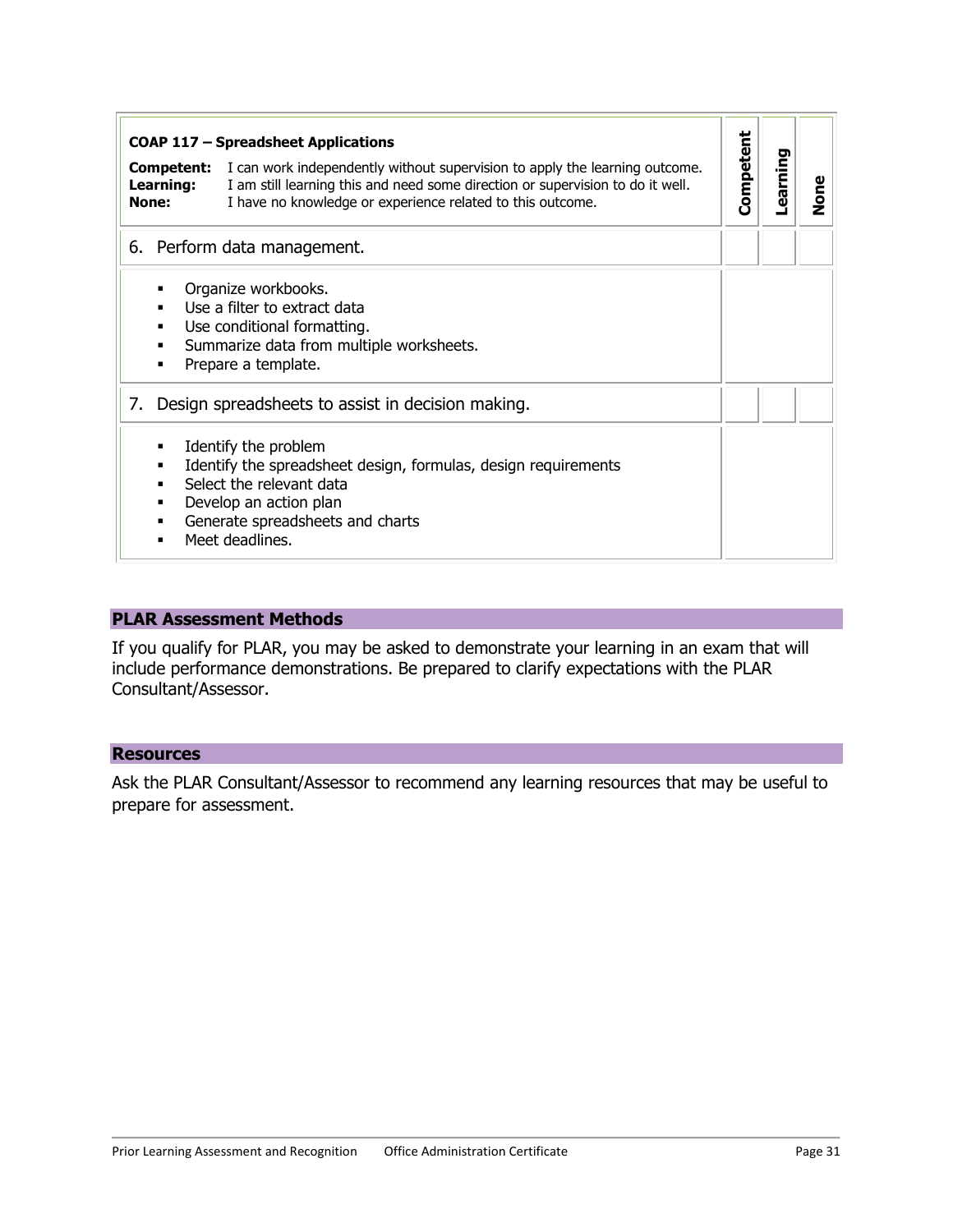# <span id="page-31-1"></span><span id="page-31-0"></span>**COAP 138 – Computer Suite Applications**

In the course, you will learn to create documents that feature the integration of word processing, spreadsheet, database, and presentation software.

**Credit unit(s):** 3.0 **Prerequisite(s)**: COAP 115, COAP 117 **Equivalent course(s):** COAP 138CE

| <b>COAP 138 - Computer Suite Applications</b>                                                                                                                                                                                                                   |           |          |      |
|-----------------------------------------------------------------------------------------------------------------------------------------------------------------------------------------------------------------------------------------------------------------|-----------|----------|------|
| I can work independently without supervision to apply the learning outcome.<br>Competent:<br>Learning:<br>I am still learning this and need some direction or supervision to do it well.<br>I have no knowledge or experience related to this outcome.<br>None: | Competent | Learning | None |
| 1. Prepare a database.                                                                                                                                                                                                                                          |           |          |      |
| Identify the structure for a database.<br>Enter data in a database.<br>Apply relationships.<br>Modify table design.                                                                                                                                             |           |          |      |
| 2. Use database features to organize database information.                                                                                                                                                                                                      |           |          |      |
| Create a query.<br>٠<br>Prepare a form.<br>Modify a form.<br>Prepare a report.<br>Prepare mailing labels.<br>Apply a filter to an existing table.                                                                                                               |           |          |      |
| Prepare integrated documents using import and export features.<br>3.                                                                                                                                                                                            |           |          |      |
| Integrate information between a text document and a spreadsheet<br>Integrate information between a text document, a spreadsheet, and a<br>database.                                                                                                             |           |          |      |
| 4. Prepare a presentation.                                                                                                                                                                                                                                      |           |          |      |
| Prepare slides for a presentation.<br>Edit a presentation.<br>Apply formatting to a presentation.                                                                                                                                                               |           |          |      |
| Use presentation features to enhance a presentation.<br>5.                                                                                                                                                                                                      |           |          |      |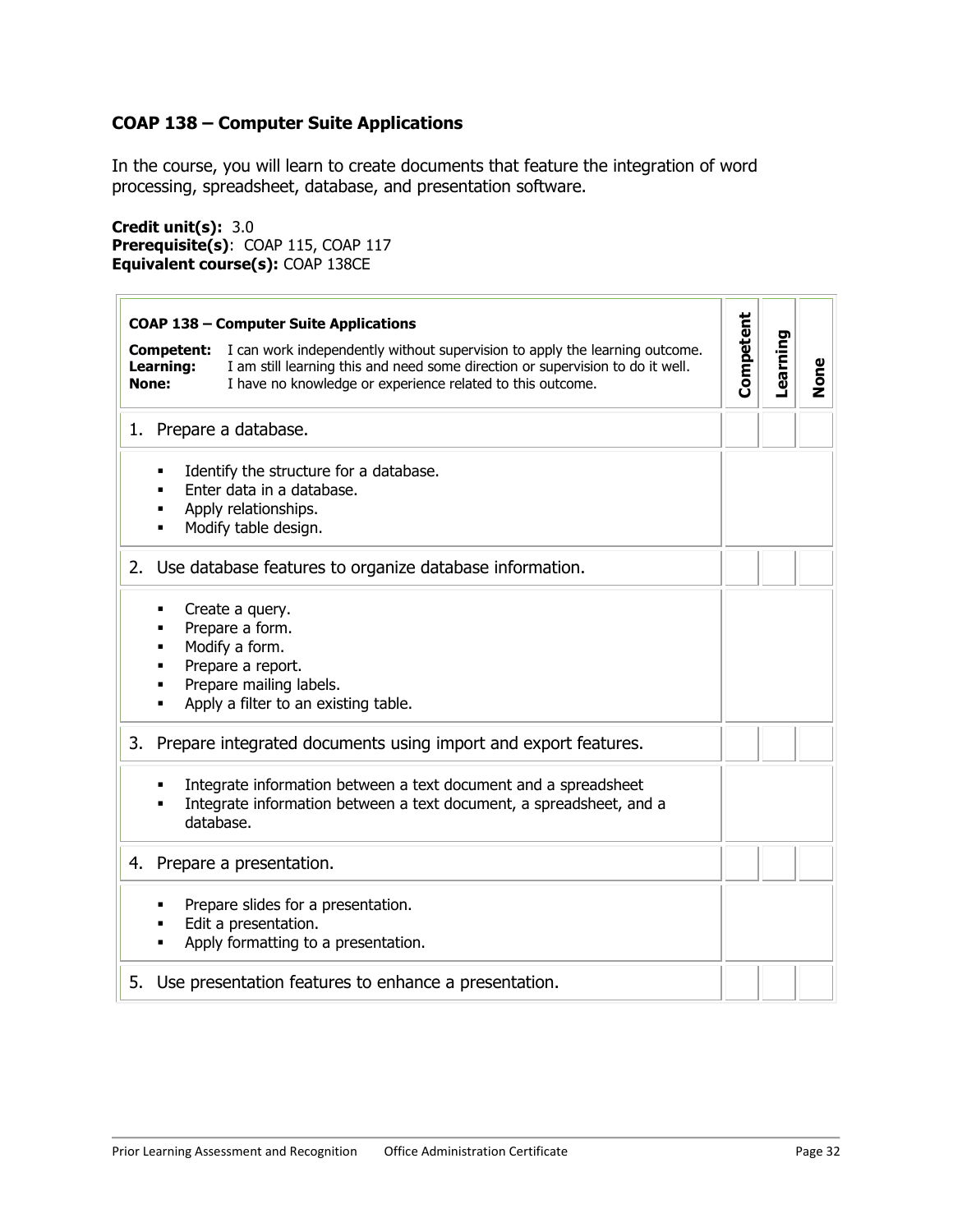|                           | <b>COAP 138 – Computer Suite Applications</b>                                                                                                                                                                                                 |           |        |      |
|---------------------------|-----------------------------------------------------------------------------------------------------------------------------------------------------------------------------------------------------------------------------------------------|-----------|--------|------|
| <b>Learning:</b><br>None: | <b>Competent:</b> I can work independently without supervision to apply the learning outcome.<br>I am still learning this and need some direction or supervision to do it well.<br>I have no knowledge or experience related to this outcome. | Competent | earnin | None |
| ٠                         | Apply visual elements to a presentation.<br>Customize a master slide.<br>Apply hyperlinks to a presentation.<br>Apply animations.<br>Apply audio clips to a presentation.                                                                     |           |        |      |
| 6.                        | Complete an integrated project by importing and exporting information<br>between word processing, spreadsheet, and database software.                                                                                                         |           |        |      |
| ٠<br>٠                    | Produce documents using word processing, database, spreadsheet, and<br>presentation software.<br>Integrate word processing, spreadsheet and presentation software.                                                                            |           |        |      |

If you qualify for PLAR, you may be asked to demonstrate your learning in an exam that will include performance demonstrations. Be prepared to clarify expectations with the PLAR Consultant/Assessor.

#### **Resources**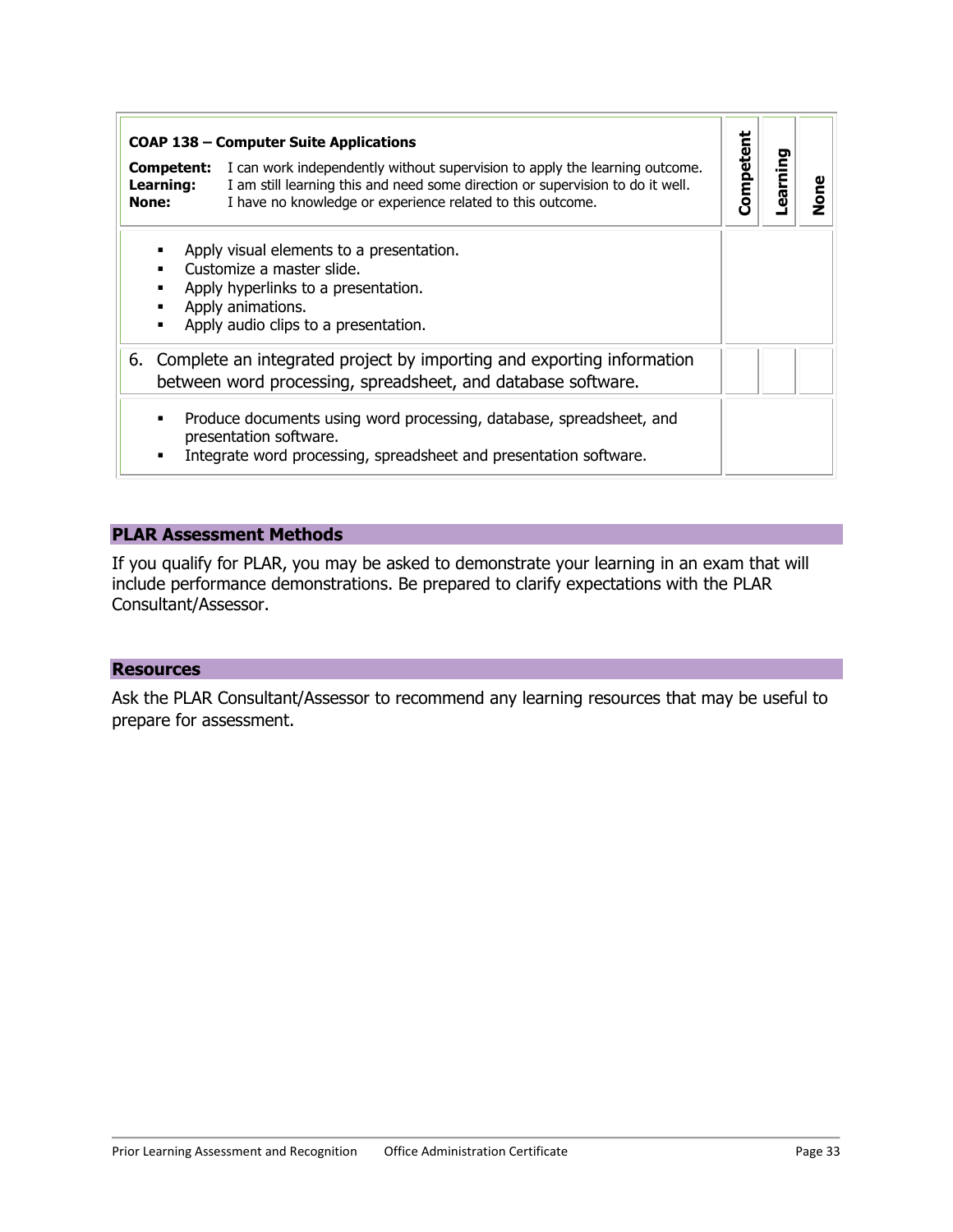# <span id="page-33-1"></span><span id="page-33-0"></span>**EMPS 105 – Personal Management**

You will focus on your role in the office including professionalism, your rights and responsibilities, customer relations and time management. You will also prepare for the job search process.

**Credit unit(s):** 3.0 **Prerequisite(s)**: None **Equivalent course(s):** EMPS 105CE

| <b>EMPS 105 - Personal Management</b><br><b>Competent:</b><br>I can work independently without supervision to apply the learning outcome.<br>Learning:<br>I am still learning this and need some direction or supervision to do it well.<br>I have no knowledge or experience related to this outcome.<br>None:   | Competent | Learning | None |
|-------------------------------------------------------------------------------------------------------------------------------------------------------------------------------------------------------------------------------------------------------------------------------------------------------------------|-----------|----------|------|
| 1. Develop an employment search strategy.                                                                                                                                                                                                                                                                         |           |          |      |
| Complete a self-assessment<br>٠<br>Develop an action plan<br>٠<br>Perform a job market analysis<br>٠<br>Describe how to research potential employers<br>٠<br>Prepare a job search file<br>٠<br>Complete electronic and paper application forms<br>٠                                                               |           |          |      |
| Develop a resume, cover letter, and follow-up correspondence.<br>2.                                                                                                                                                                                                                                               |           |          |      |
| Select information for resume writing<br>٠<br>Identify resume styles<br>٠<br>Prepare a resume<br>٠<br>Compose solicited/unsolicited cover letters<br>٠<br>Compose a thank you letter/email<br>٠                                                                                                                   |           |          |      |
| Prepare an employment portfolio.<br>3.                                                                                                                                                                                                                                                                            |           |          |      |
| Identify the components of an employment portfolio<br>٠<br>Compile an employment portfolio                                                                                                                                                                                                                        |           |          |      |
| 4. Prepare for an interview.                                                                                                                                                                                                                                                                                      |           |          |      |
| Identify the interview process<br>٠<br>Identify the types of interviews<br>٠<br>Identify types and purposes of interview questions<br>٠<br>Identify types of response questions<br>٠<br>Describe strategies to make a good impression<br>٠<br>Participate in a mock interview<br>٠<br>Review mock interviews<br>٠ |           |          |      |
| 5. Recognize employee's rights and responsibilities.                                                                                                                                                                                                                                                              |           |          |      |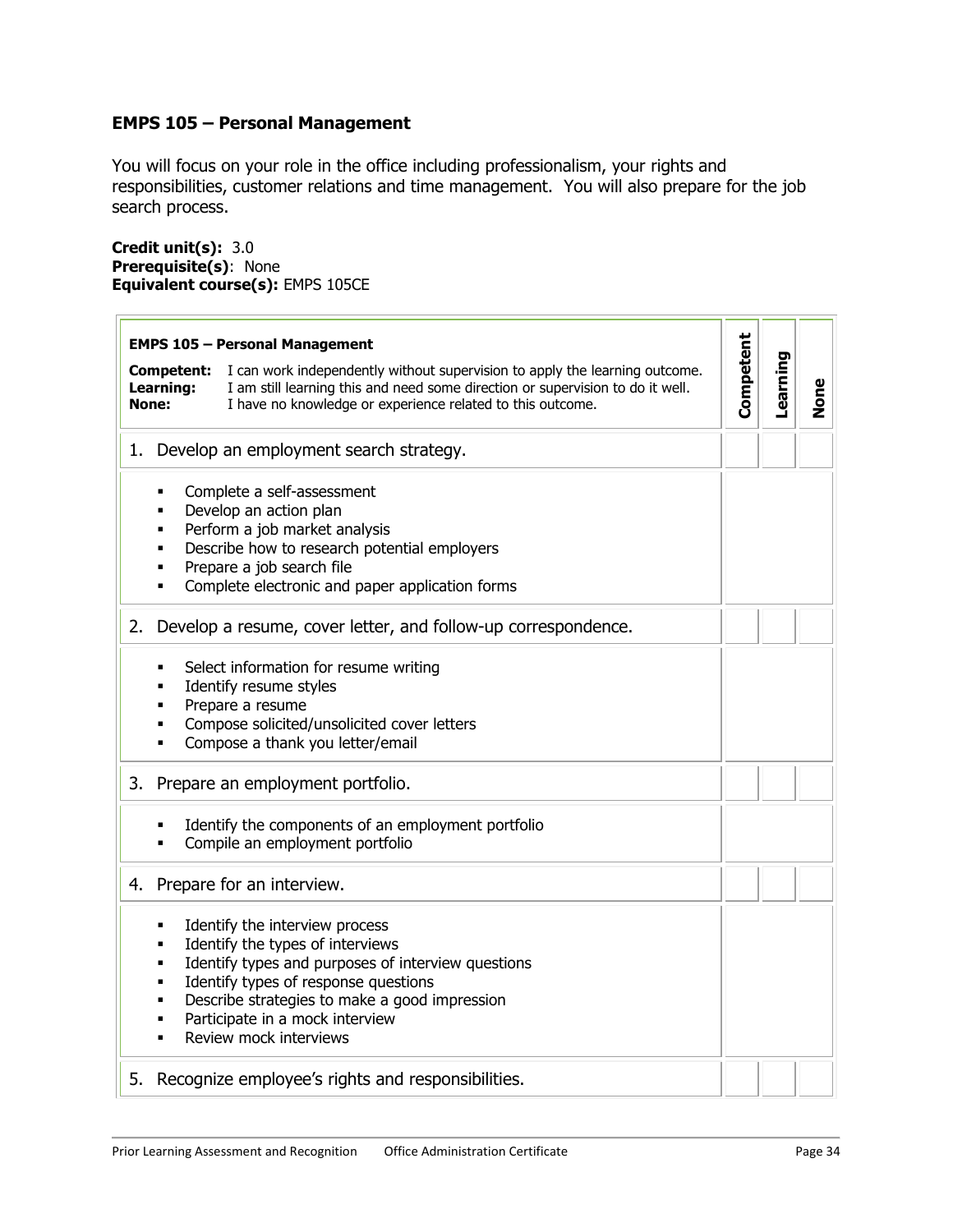|                                  | <b>EMPS 105 - Personal Management</b>                                                                                                                                                                                       |           |          |      |
|----------------------------------|-----------------------------------------------------------------------------------------------------------------------------------------------------------------------------------------------------------------------------|-----------|----------|------|
| Competent:<br>Learning:<br>None: | I can work independently without supervision to apply the learning outcome.<br>I am still learning this and need some direction or supervision to do it well.<br>I have no knowledge or experience related to this outcome. | Competent | earning- | None |
| ٠<br>٠<br>٠<br>٠                 | Identify organizational structures<br>Identify provincial regulatory framework<br>Identify Health & Safety Issues in the Workplace<br>Identify labour union terminology                                                     |           |          |      |
| 6.                               | Discuss aspects of professionalism.                                                                                                                                                                                         |           |          |      |
|                                  | Discuss your role as an office professional<br>Discuss business ethics and confidentiality<br>Identify professional human relations skills<br>Discuss stress management techniques                                          |           |          |      |
|                                  | 7. Explore life-long learning.                                                                                                                                                                                              |           |          |      |
|                                  | Set short-term and long-term professional and personal goals<br>Identify opportunities for professional development                                                                                                         |           |          |      |

If you qualify for PLAR, you may be asked to demonstrate your learning in an exam that will include performance demonstrations. Be prepared to clarify expectations with the PLAR Consultant/Assessor.

#### **Resources**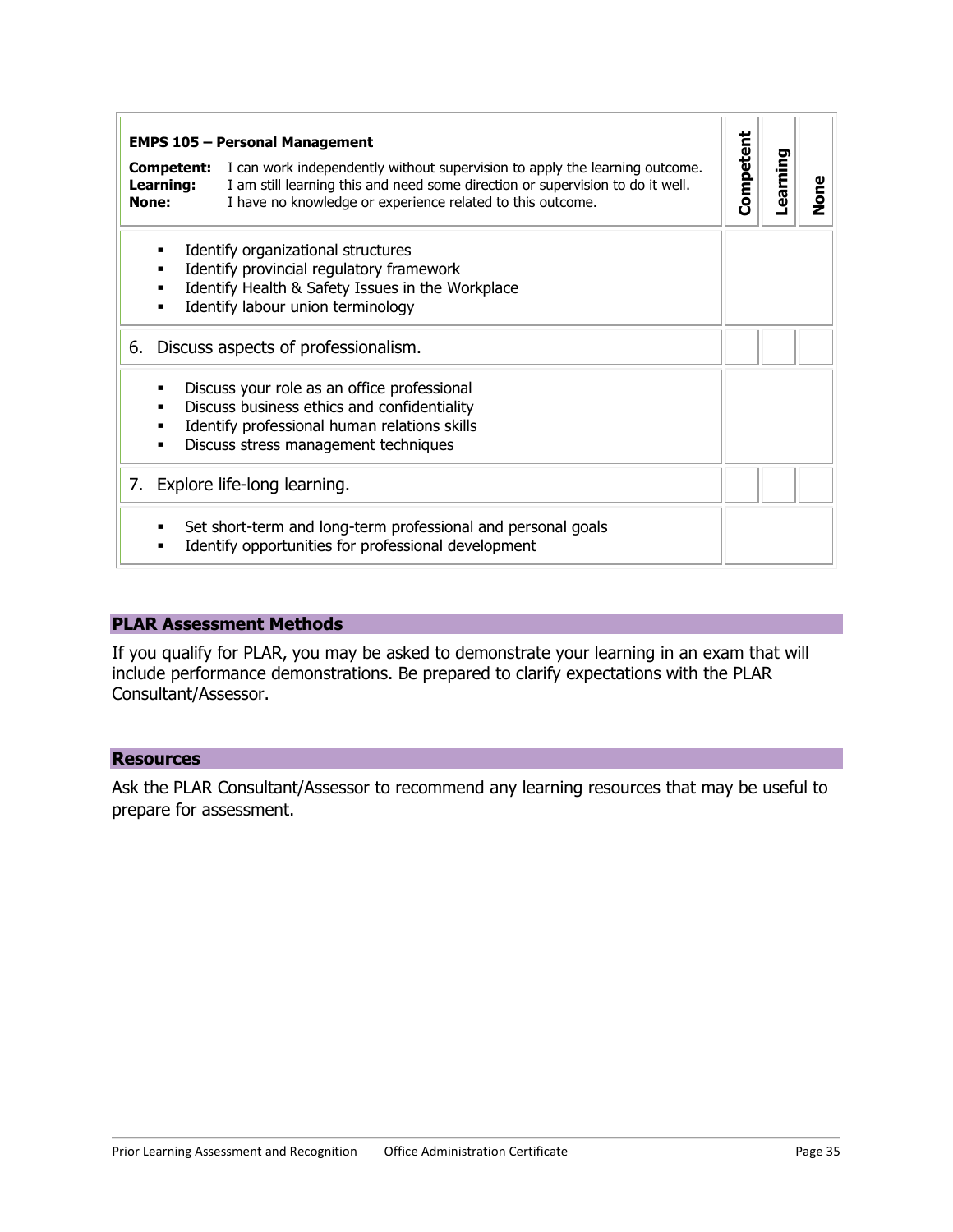# <span id="page-35-1"></span><span id="page-35-0"></span>**OPRO 100 – Office Procedures**

You will learn time management, customer service and reception skills. You will also learn how to effectively perform office procedures skills related to telephones, incoming and outgoing mail, and business meetings. As well, you will learn internet applications, e-mail, electronic calendaring and scheduling and how to manage office supplies and business forms.

**Credit unit(s):** 6.0 **Prerequisite(s)**: None **Equivalent course(s):** OPRO 100CE

| <b>OPRO 100 - Office Procedures</b>                                                                                                                                                                                                                                                       |           |          |             |
|-------------------------------------------------------------------------------------------------------------------------------------------------------------------------------------------------------------------------------------------------------------------------------------------|-----------|----------|-------------|
| I can work independently without supervision to apply the learning outcome.<br>Competent:<br>I am still learning this and need some direction or supervision to do it well.<br>Learning:<br>None:<br>I have no knowledge or experience related to this outcome.                           | Competent | Learning | <b>None</b> |
| 1. Use time management.                                                                                                                                                                                                                                                                   |           |          |             |
| Identify time management skills<br>٠<br>Discuss time management skills<br>٠<br>Apply workspace organization principles<br>٠                                                                                                                                                               |           |          |             |
| Manage e-mail features.<br>2.                                                                                                                                                                                                                                                             |           |          |             |
| Identify proper e-mail netiquette and composition<br>п<br>Apply e-mail features<br>Manage e-mail messages<br>٠<br>Use contacts                                                                                                                                                            |           |          |             |
| Use electronic calendaring to manage scheduling.<br>3.                                                                                                                                                                                                                                    |           |          |             |
| Identify the uses of an electronic calendar<br>$\blacksquare$<br>Use an electronic calendar to manage appointments, events, and meetings<br>$\blacksquare$<br>Use an electronic calendar to manage tasks and notes<br>٠<br>Use advanced e-mail and calendaring features<br>$\blacksquare$ |           |          |             |
| 4.<br>Practice customer service and reception skills.                                                                                                                                                                                                                                     |           |          |             |
| Identify customer service and reception skills<br>٠<br>Apply customer service and reception skills<br>Describe scheduling skills                                                                                                                                                          |           |          |             |
| Use information sources including the internet.<br>5.                                                                                                                                                                                                                                     |           |          |             |
| Identify uses for the internet<br>$\blacksquare$<br>Use the internet<br>٠<br>Identify information sources<br>Use information sources<br>$\blacksquare$                                                                                                                                    |           |          |             |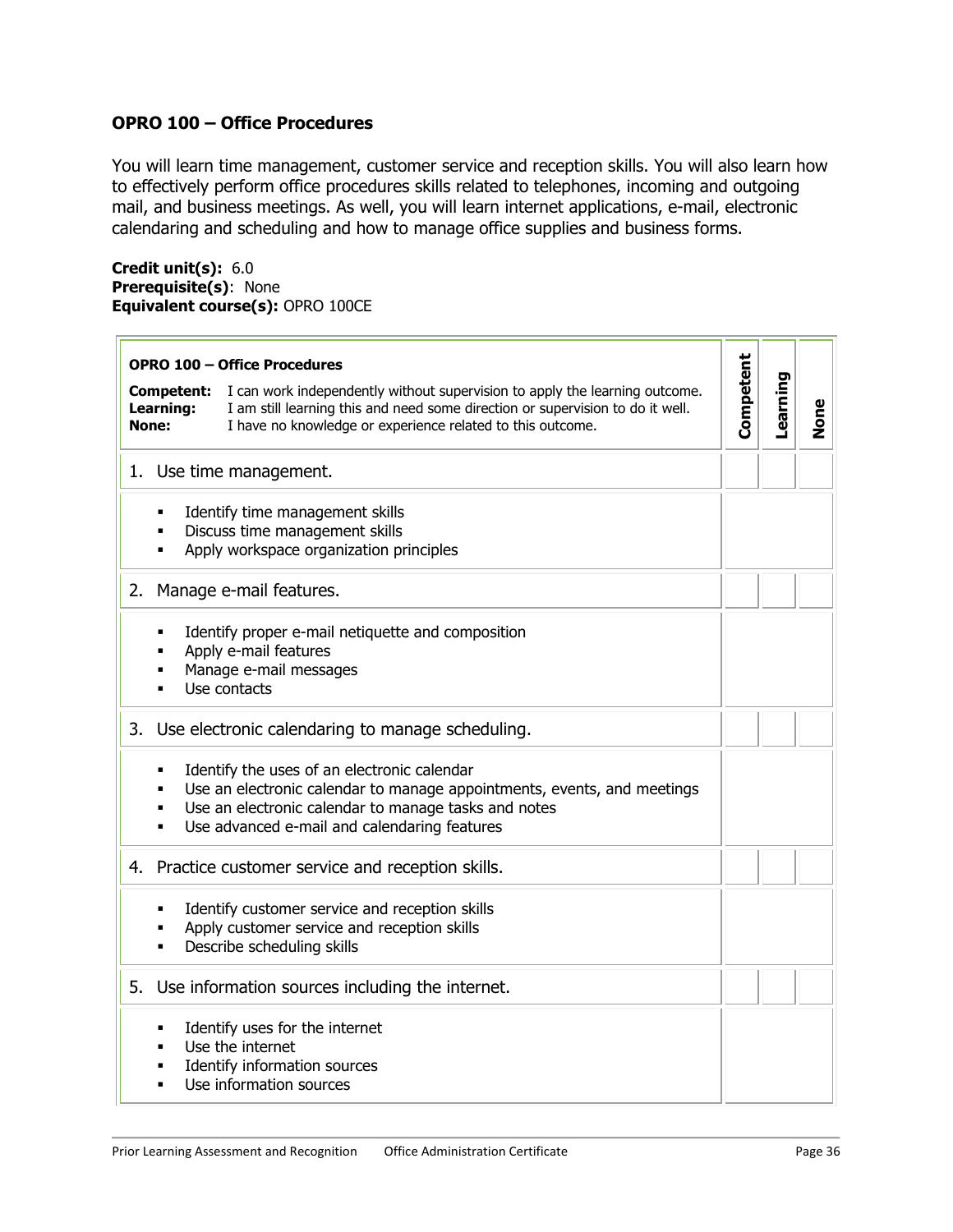| Learning:<br>None:         | <b>OPRO 100 - Office Procedures</b><br>Competent:<br>I can work independently without supervision to apply the learning outcome.<br>I am still learning this and need some direction or supervision to do it well.<br>I have no knowledge or experience related to this outcome.                                                                                                                               | Competent | Learning | None |
|----------------------------|----------------------------------------------------------------------------------------------------------------------------------------------------------------------------------------------------------------------------------------------------------------------------------------------------------------------------------------------------------------------------------------------------------------|-----------|----------|------|
| 6.                         | Demonstrate telephone technology and techniques.                                                                                                                                                                                                                                                                                                                                                               |           |          |      |
| ٠                          | Identify effective business telephone techniques and etiquette<br>Apply appropriate telephone techniques and etiquette<br>Identify telephone equipment, conferencing options and messaging systems<br>Identify directory assistance, long distance services and time considerations                                                                                                                            |           |          |      |
| 7.                         | Discuss mail processing procedures.                                                                                                                                                                                                                                                                                                                                                                            |           |          |      |
|                            | Identify incoming mail procedures<br>Identify outgoing mail procedures                                                                                                                                                                                                                                                                                                                                         |           |          |      |
| 8.                         | Discuss the use of office technology.                                                                                                                                                                                                                                                                                                                                                                          |           |          |      |
|                            | Identify computer technology<br>Discuss office technology                                                                                                                                                                                                                                                                                                                                                      |           |          |      |
| 9.                         | Manage office supplies and business forms.                                                                                                                                                                                                                                                                                                                                                                     |           |          |      |
| ٠                          | Identify office supplies<br>Compare office supplies for cost and effectiveness<br>Identify business forms<br>Complete business forms                                                                                                                                                                                                                                                                           |           |          |      |
|                            | 10. Prepare for business meetings.                                                                                                                                                                                                                                                                                                                                                                             |           |          |      |
| ٠<br>٠<br>п<br>٠<br>٠<br>٠ | Identify procedures for preparing for business meetings<br>Prepare an agenda for informal and formal business meetings<br>Identify procedures for recording minutes<br>Record minutes for informal and formal business meetings<br>Prepare minutes for distribution<br>Identify procedures for team meetings<br>Identify procedures for video/teleconferences<br>Discuss the follow-up procedures for meetings |           |          |      |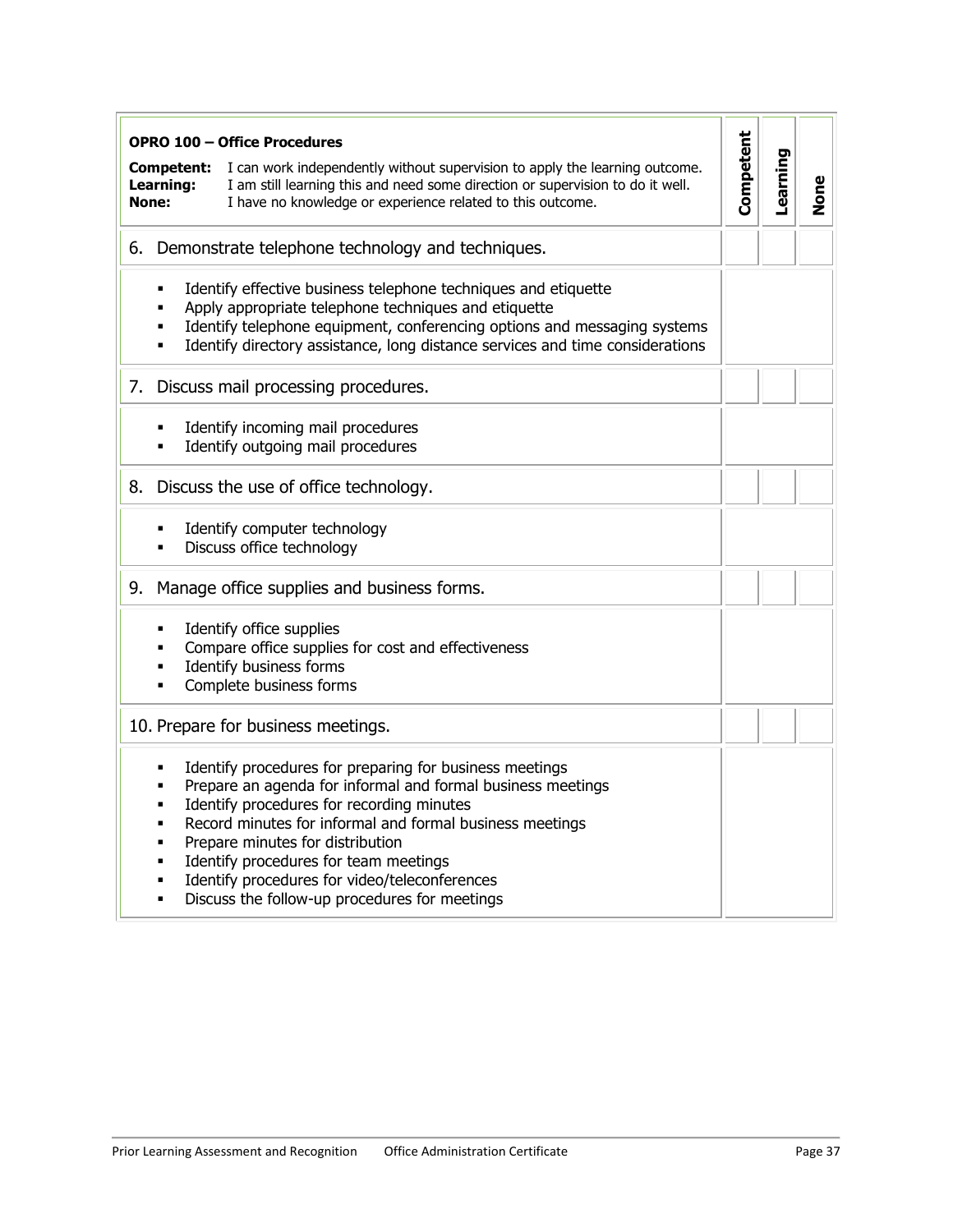If you qualify for PLAR, you may be asked to demonstrate your learning in an exam that will include performance demonstrations. Be prepared to clarify expectations with the PLAR Consultant/Assessor.

#### **Resources**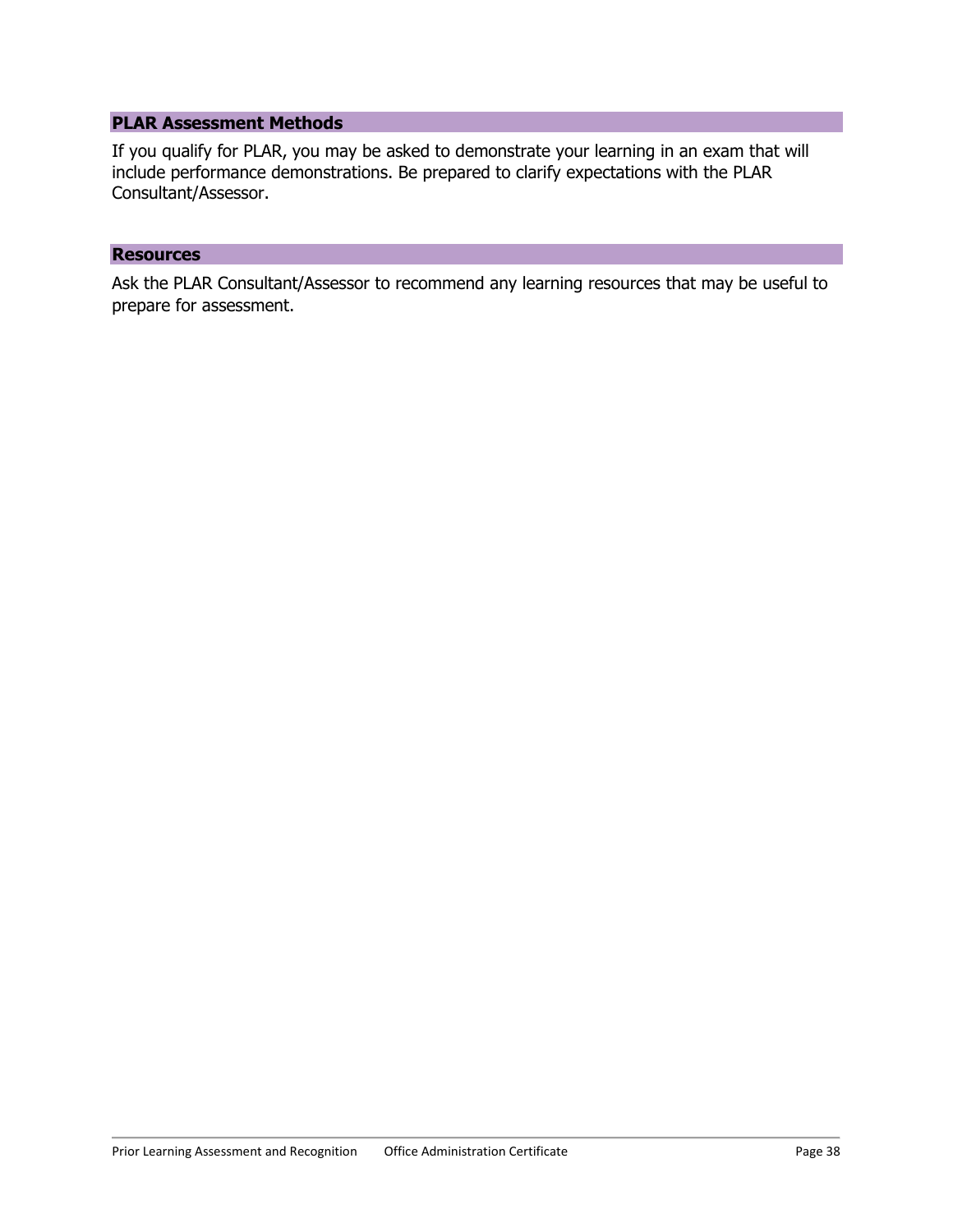# <span id="page-38-1"></span><span id="page-38-0"></span>**OPRO 133 – Records Management**

You will learn about records management procedures and equipment as well as various types of filing systems including electronic filing.

**Credit unit(s):** 3.0 **Prerequisite(s)**: None **Equivalent course(s):** OPRO 133CE

| <b>OPRO 133 - Records Management</b>                                                                                                                                                                                                                            |           |          |             |
|-----------------------------------------------------------------------------------------------------------------------------------------------------------------------------------------------------------------------------------------------------------------|-----------|----------|-------------|
| I can work independently without supervision to apply the learning outcome.<br>Competent:<br>I am still learning this and need some direction or supervision to do it well.<br>Learning:<br>I have no knowledge or experience related to this outcome.<br>None: | Competent | Learning | <b>None</b> |
| Identify records management procedures and privacy issues.<br>1.                                                                                                                                                                                                |           |          |             |
| Identify filing systems.<br>٠<br>Identify equipment and supplies.<br>Identify the life cycle of a file.<br>Recognize security issues.<br>Discuss privacy issues.                                                                                                |           |          |             |
| Perform alphabetic filing.<br>2.                                                                                                                                                                                                                                |           |          |             |
| Describe alphabetic filing rules and procedures.<br>Perform alphabetic filing.                                                                                                                                                                                  |           |          |             |
| 3.<br>Perform subject filing.                                                                                                                                                                                                                                   |           |          |             |
| Identify subject filing rules.<br>Perform subject filing.                                                                                                                                                                                                       |           |          |             |
| Perform electronic filing.<br>4.                                                                                                                                                                                                                                |           |          |             |
| Identify electronic filing guidelines.<br>Discuss databases.<br>Perform electronic filing.                                                                                                                                                                      |           |          |             |
| Perform geographic filing.<br>5.                                                                                                                                                                                                                                |           |          |             |
| Identify geographic filing rules.<br>Perform geographic filing.                                                                                                                                                                                                 |           |          |             |
| Perform numeric filing.<br>6.                                                                                                                                                                                                                                   |           |          |             |
| Identify numeric filing rules.<br>Perform numeric filing.                                                                                                                                                                                                       |           |          |             |